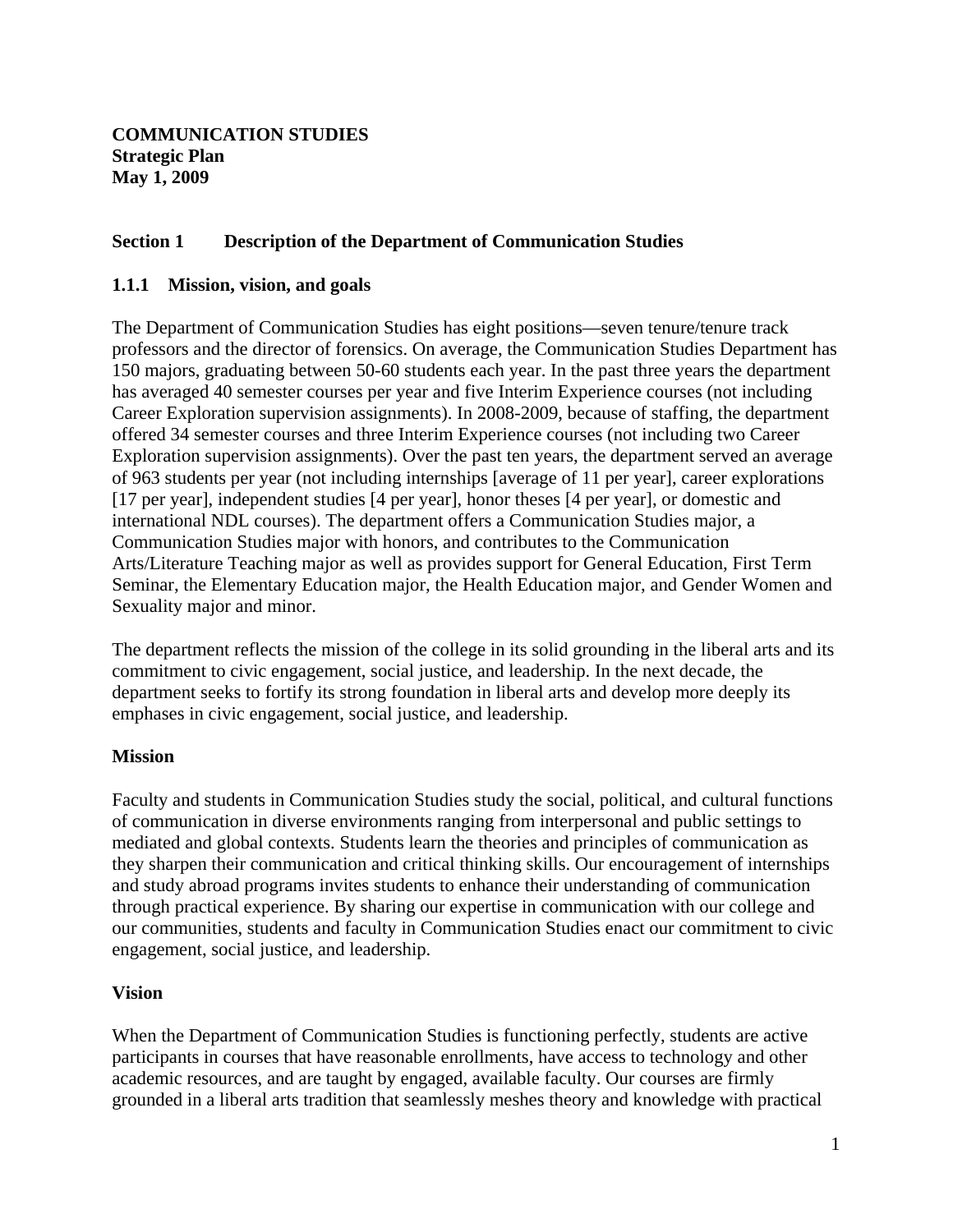application and ethical examination. Students recognize these qualities and the interconnectedness of courses within the Communication Studies major and with courses taught in other departments. Students engage in fascinating international education opportunities that expand their recognition of the interplay between culture and communication; faculty members embody this commitment through their design and leadership of study abroad courses around the globe. Students regularly enhance their course of study with internships that bring invaluable practical experience, skills, and access to technology and equipment.

When the Department of Communication Studies is functioning perfectly, faculty are afforded adequate time and resources to design and teach innovative courses grounded in the liberal arts tradition. Moreover, faculty can meet with course students, advisees, prospective majors, and prospective students in a relaxed conversation. Faculty can fulfill commitments of campus service, service to professional organizations, and enact the civic engagement expected of the department's students. With adequate time and resources, faculty can engage in research and scholarship. Faculty can engage in meaningful conversations about departmental and college mission, vision, goals, and policies.

When the Department of Communication Studies is functioning perfectly, the expectations and aspirations of Communication Studies students and faculties are supported by adequate resources, including technology needed for courses and classrooms, funding for student and student-faculty research and presentations, and time for mentoring, advising, research, scholarship, and contemplation and reflection essential to purposeful mission and vision setting.

When the Department of Communication Studies is functioning perfectly, the department is a community of scholars and civically engaged students and faculty who enjoy warm, collegial relationships. It is a place where lively, intellectually vibrant, and socially committed conversations occur regularly.

In order to achieve this vision, the Department of Communication Studies has set the following six goals:

Goal 1: Fortify Communication Studies as a strong department grounded in a liberal arts Communication Studies experience to better prepare students to meet the challenges of the  $21<sup>st</sup>$  Century through expanded course and research opportunities

Goal 2: Become a model undergraduate liberal arts communication studies department by developing civic engagement, social justice, and leadership development emphases that prepare students for their lives as engaged citizens

Goal 3: Stabilize and enhance programming in media literacy and new technologies to prepare students to effectively and ethically create and critique communication in a high tech world

Goal 4: Enhance strength in international and intercultural communication to better prepare students for their lives beyond Gustavus and provide curricular support for a more diverse student body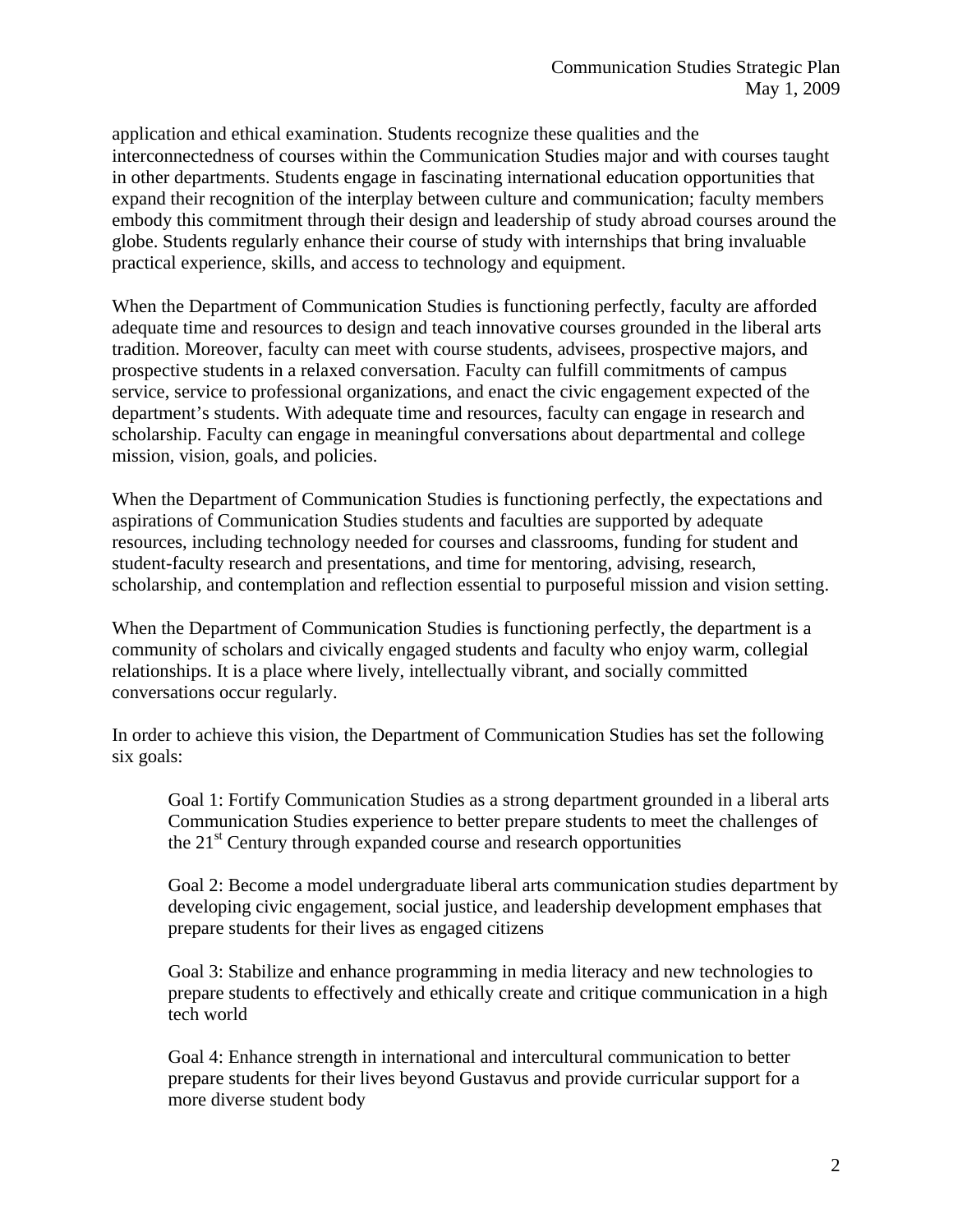Goal 5: Position the department as a communication resource for the region to support departmental principles of civic engagement and social justice and provide opportunities for student experiences

Goal 6: Develop outreach programs for alumni and friends of the college to offer lifelong learning opportunities in communication

## **1.2 Programs**

The Department of Communication Studies offers the following majors: Communication Studies, Communication Studies with Honors, and Communication Arts/Literature Teaching. We offer no minor.

The department maintains a close synergistic relationship with the Gustavus Forensics Program (the strategic plan for the forensics program is attached at the end of this document). Even with student and staffing pressure, the department continues its dedication to the First Term Seminar Program by teaching at least one seminar a year. The Department maintains a commitment to General Education and offers three LARS courses (at least 11 sections per year) and nine Writing Across the Curriculum courses. The Department makes significant contributions, including teaching, advisory support, and preferred course access, to the following interdisciplinary programs, departments, and majors: Center for International and Cultural Education, Gender and Women and Sexuality, Pre-Law, Health Education, and Elementary and Secondary Education.

# **1.3 Support relationships**

The Department of Communication Studies has developed strong relationships with many offices and programs across campus; many of these have proven productive and vital as we work toward meeting our own ambitious program goals.

Involvement with the Center for International and Cultural Education and the Diversity Center have helped us to forge connections with a broader range of students, develop a curriculum with more sensitivity to diversity, and expose our students to experiential learning opportunities with an intercultural dimension. We have received excellent support from these programs and look forward to continued collaboration with them.

We have begun to establish deeper ties to the Community Service Center, and the vision and drive of its staff has brought new civic engagement opportunities to our students and faculty. This is an exciting development, and we hope the CSC continues to receive the support it needs to so that these initiatives will be fully realized.

Other offices, such as the Advising Center, Counseling Center, Center for Vocational Reflection, and Alumni Relations, have been supportive and responsive to our needs. With the support of the CVR and Alumni Relations, we have hosted a successful annual alumni-student retreat. We have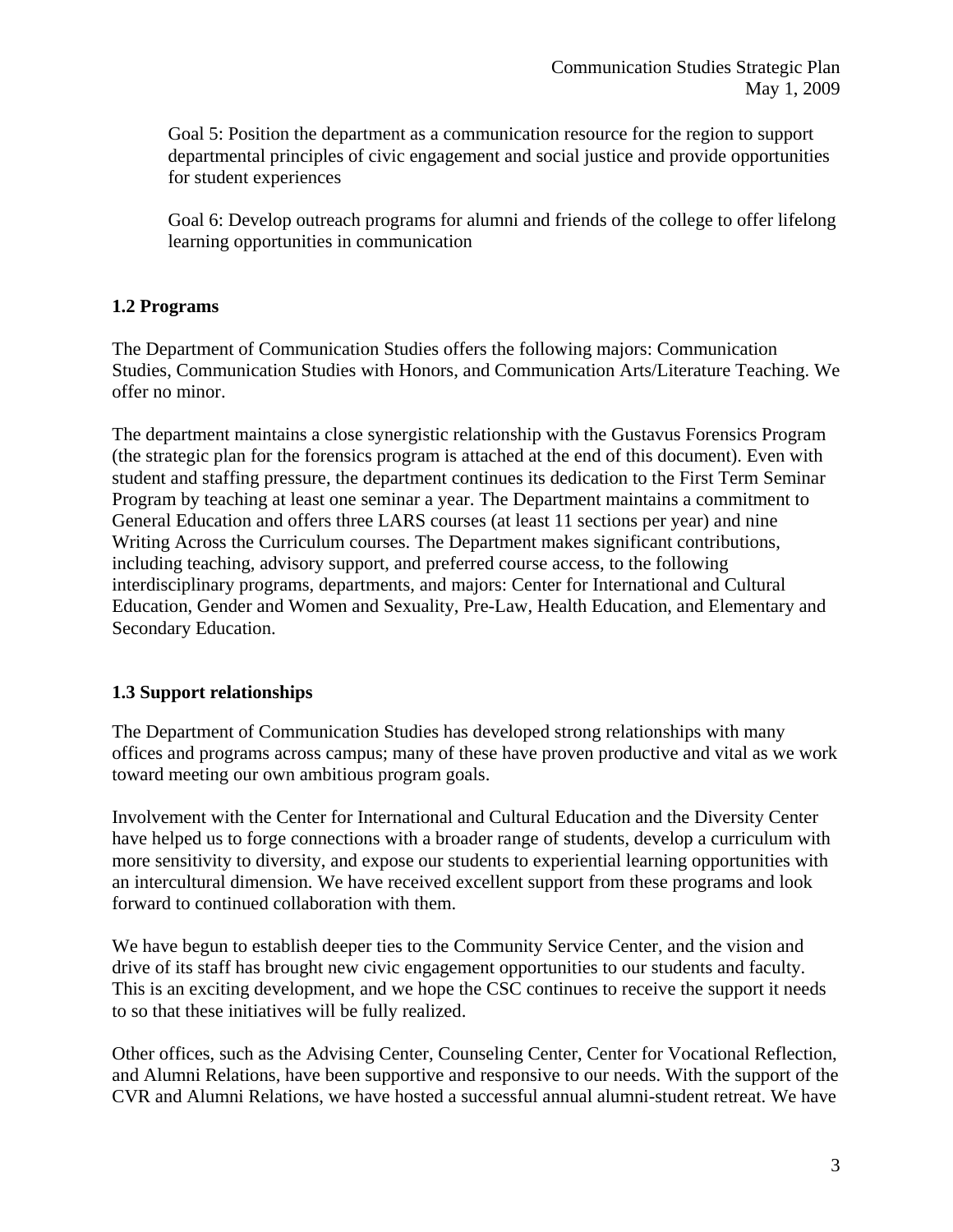begun a partnership with Alumni Relations in providing more regularized alumni mentoring opportunities for current students. We regularly work with the Career Center to support student internships, and we look forward to further development of those relationships.

The department benefits from strong instructional and research collaboration from the Folke Bernadotte Library and its staff. The library faculty and staff provide exceptional student and faculty instructional and research training and support as well as journal, book and database resources; however, monetary and staffing limitations restrict the ability of the library to fully support our program, our work with students, and our own professional research. We look forward to our continued close and collaborative working relationship with the library faculty and staff and anticipate the acquisition of additional financial support and staffing for the library to sustain our program goals.

The department shares an interest in the Digital Art Classroom with the Art and Art History and Theatre and Dance Departments and looks forward to continued collaboration with these departments in creating useful instructional space in the new academic building. With the everincreasing integration of technology into human communication processes, we depend heavily on the services of GTS and Media Services to enable our teaching and research across the discipline. Unfortunately, the resources of these offices are rarely sufficient to meet our needs, and our teaching, research, and creative work has suffered accordingly. Faculty have taken on tasks ordinarily assigned to GTS, classes have been disrupted because of failing technology, and we have been forced to scale back on some improvements necessary to keep up with advances in our field.

Our faculty is active in seeking funding opportunities for development purposes, whether teaching or research. The Provost's Office and the Kendall Center have been solid contributors to these efforts, particularly in facilitating conference attendance, research and course development grants, and summer workshops. These resources are not, however, designed to supply the level of support we need for our serious research, creative work, and curriculum initiatives. This should be the place of the Office of Institutional Advancement, but it has proven to be a much less potent resource. Though often cooperative in consultation and brainstorming, there has been little support or follow-through on funding initiatives.

A similar circumstance exists with Marketing and Communication. As our program has developed several noteworthy features, including a nationally-ranked Forensics Program and a significant innovation in our basic course curriculum, we have looked to Marketing and Communication for help in getting the word out about these unique accomplishments at Gustavus. With persistence and by our own efforts, we have managed to generate a small amount of national attention; however, this model is not sustainable, and we would benefit from additional support for this office.

#### **Section 2 Strategic Review**

**2.1 Strategic issues**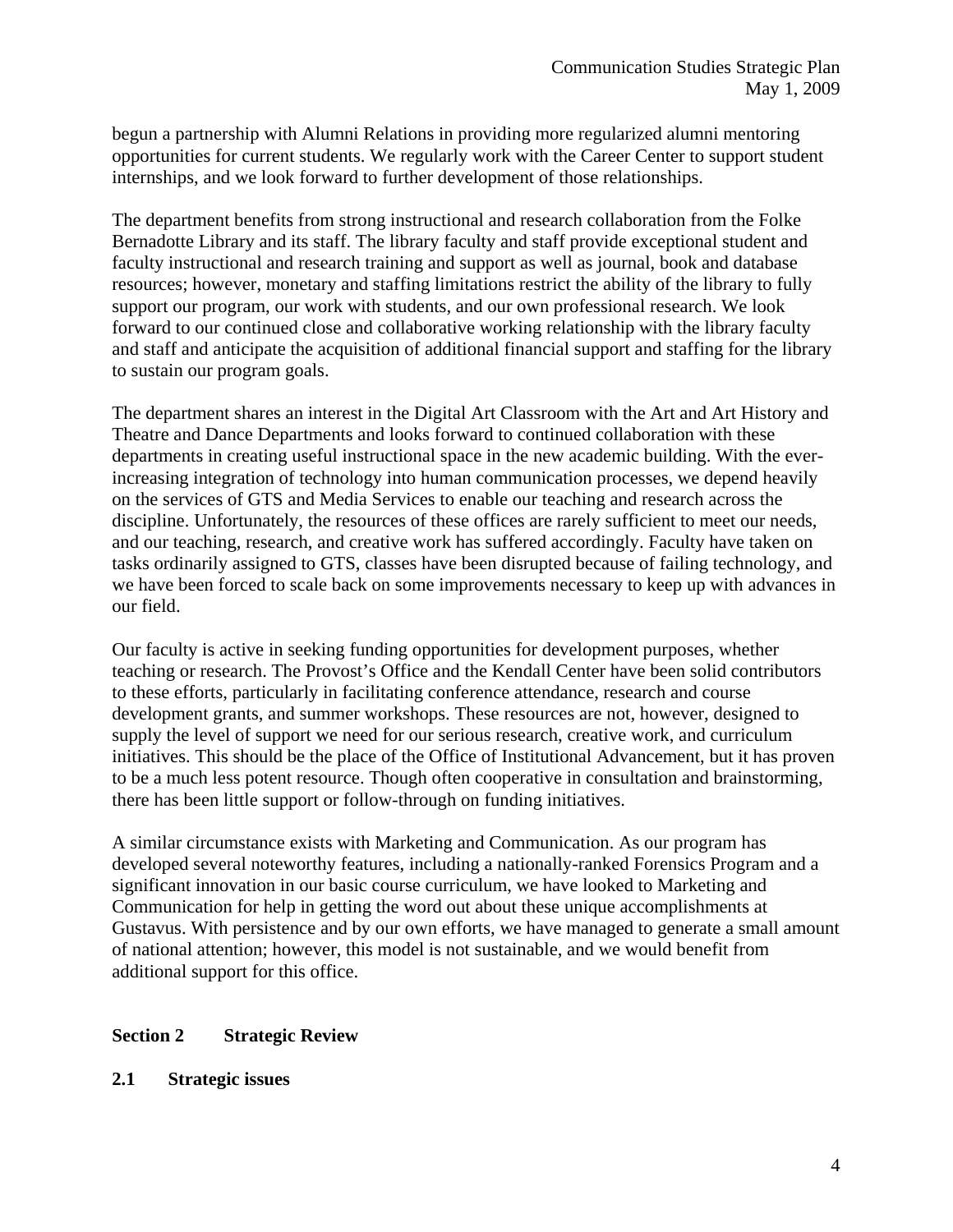Communication Studies is in the midst of a ten year review that includes a self study, an invited review by current students and alumni, and an external review. The review process as well as ongoing conversations provides the information base from which we draw the following analysis.

## **Strengths (internal)**

The curriculum is securely grounded in the liberal arts tradition. It utilizes qualitative research methodologies that cohere well with honing students' communication and critical thinking skills. These abilities are highly valued, as we regularly hear from alumni and employers.

Students work closely with and receive much attention from faculty. The department's reputation for teaching remains a cornerstone. Our faculty is—first and foremost—teachers. Two department members have received the Swenson-Bunn teaching award.

Our innovative curriculum and major have been sharpened and improved in recent years. Creation of the *Public Discourse* course, a major shift in our curriculum, has created a significant opportunity for students to pursue civic engagement opportunities in the community. The curricular focus upon research, practice, and theory has enabled students to succeed, particularly in our Level III courses and in graduate school. Colleagues at other institutions and at recent regional and national conferences have remarked favorably upon the innovative design and implementation of *Public Discourse*. Efforts to utilize Podcasting as an instructional tool in this course further testifies to the department's pedagogical innovation focused upon student achievement.

Study abroad and internship opportunities are fore grounded in the Communication Studies curriculum. Through study abroad programs—many of which are personally led by department faculty—our students experience communication as a culturally-situated and diverse practice. Department faculty have offered courses globally, including in India, Thailand, Fiji, Vietnam, New Zealand, South Africa, England, Ireland, and the Netherlands. Professor English's creation of a re-entry course for Gustavus Adolphus students returning from studying abroad reflects our department's commitment to innovative, student-directed curriculum and our significant participation in the college's International Education program.

Internships enable our students to acquire practical skills directly related to the knowledge and theory they gain in our courses. For example, in media/journalism-related internships, our majors gain access to state-of-the-art technology and practitioner mentorship that round out their undergraduate education and positions them well for post-graduate employment.

The department engages in routine planning conversations, including in retreat settings and in department meetings. These conversations also occur on an informal basis in the department. The expectation is that department members contribute equally and have an equal voice in these conversations. Decision-making regarding department mission, policy, and other 'strategic' matters is through communal engagement. Management of every-day departmental affairs is centralized in the role of the department chair.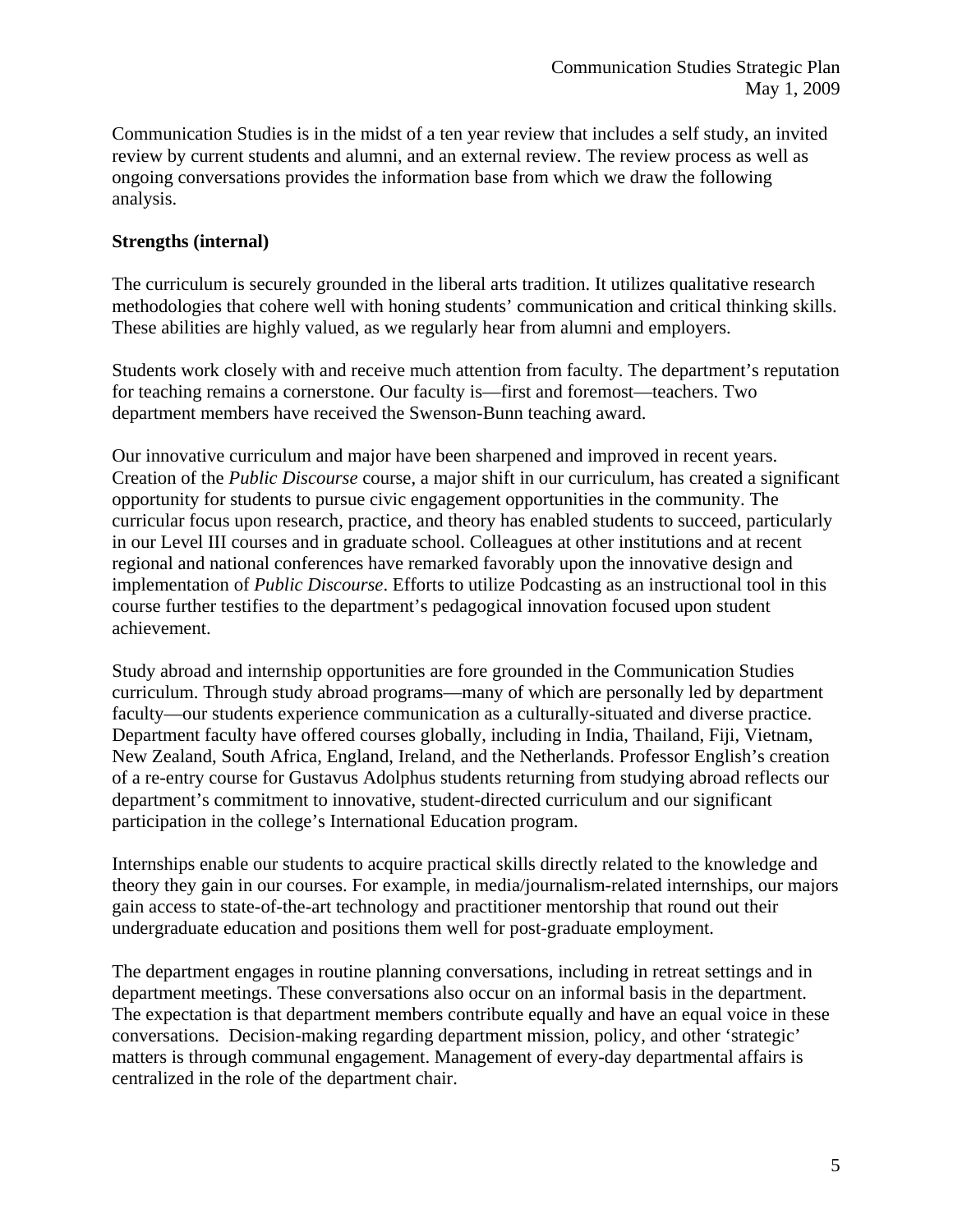The department has good morale among students and faculty. Warm, collegial relationships mark student-student, student-faculty, and faculty-faculty interactions.

The department has undertaken efforts to communicate with alumni and other external audiences. The departmental alumni newsletter, available in print and on-line, is an excellent publication that we share with alumni and current and prospective students.

Alumni are committed and highly involved in the department and its students. We have a strong alumni network that is especially useful for placing current students in internships and for establishing mentoring relationships.

Faculty are widely active on campus, supporting student and faculty groups, projects, and events. These include representation on Faculty Senate, Budget Committee, Compensation Subcommittee, IIAC, GAC TV, International Education, Media Board, Sexual Assault Education Team, FTS Advisory Board, Diversity Representatives for academic searches, Lecture Series, Faculty Development, GWS, and more. Department faculty have served as Assistant Dean, Associate Dean, Academic Dean, and Faculty Senate Chair. The department supports the Pre-Law Program. Internally, faculty work closely with students to facilitate the student-centered Communication Studies Club, the Lambda Pi Eta honors society for communication studies majors, and the American Red Cross Blood Drive held each semester.

## **Weaknesses (internal)/Challenges (external)**

The composition of faculty within the department remains mixed and, to a degree, uncertain. Currently, the department has eight teaching positions. Of the five tenured faculty associated with the department, one teaches only in the fall (Terry Morrow, who serves in the legislature in the spring) and one is an academic dean (Mariangela Maguire). We have one assistant professor (Martin Lang); considerable flux has occurred in the other tenure-track position, in which we have completed a search this fall. We have two instructors, one of whom serves as the director of the college's forensics program.

In recent years, the department has experienced difficulty in filling a tenure-track position. The first successful applicant left after one year to move back to Nebraska to be close to family. The second hiree decided to return home after her first year. When combined with regular sabbatical leaves and the factors stated above, the department has had considerable flux in terms of faculty. Remaining tenured and tenure-track faculty absorb advising, honors thesis, and departmental responsibilities. Recurring changes in personnel make curricular and other strategic goal setting difficult to implement.

This composition has implications for advising. The high major-to-faculty ratio results in significant advising loads (and does not account for advising responsibilities associated with teaching a First Term Seminar).

This composition, when considered in light of the considerable campus involvement that department faculty have undertaken, raises concerns related to over-commitment to committees, projects, and more. Specifically, teaching, advising and campus commitments and obligations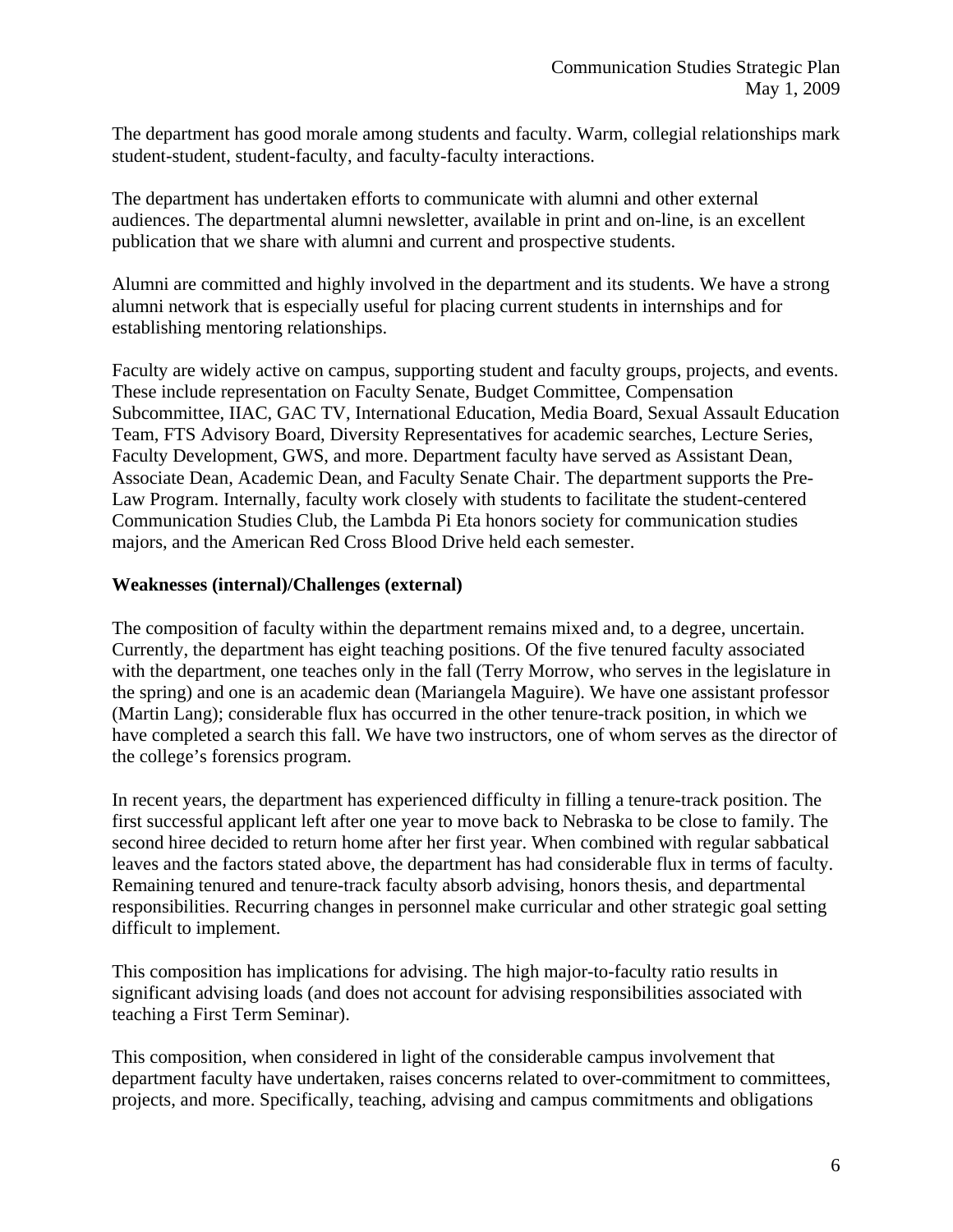have been prioritized over research and scholarship, resulting in a reduced record of research and scholarship that might otherwise be realized if campus involvement were reduced and additional faculty lines were to help with the workload.

Department chair responsibilities continue to be significant. Constant change in faculty personnel requires mentoring and management. A relatively large major brings with it regular student meetings to address individual needs.

Budgetary weaknesses continue as the department attempts to serve many students on limited and stagnant funding. Computer hardware, software, and cameras for our media courses are in constant need of repair and updating.

Funding for student research remains inadequate. Our students regularly present their scholarship at conferences in Minnesota and elsewhere. We are generally unable to offer financial support from within the department.

The departmental alumni newsletter is largely a creation of individual faculty efforts and is dependent upon faculty time for its continuation.

# **Opportunities (External)**

The Department of Communication Studies is well positioned to make the most of the external opportunities before it, especially if resource, time, and other weaknesses and challenges are addressed.

Student-related opportunities are the most important to the department and its faculty. Expansion of student and student-faculty research and scholarship can readily occur. Given time to work with individual and groups of students, department faculty are prepared to build upon the department's record of facilitating student presentations and publications. Faculty have worked with students to present their work at local and regional conferences. We could return to assisting students on national and international-level presentations with sufficient resources and time. Similarly, our work with students on honors thesis and similar projects offers an opportunity to increase our students' publication record. Student work on documentary and Public Discourse projects represents an emerging path that students excitedly embrace. Again, with additional resources, the department could help students present this work on a larger scale, enhancing graduate school prospects for interested majors.

Departmental graduates have been successful in the top doctoral programs, creating a reputation for our department and providing an opportunity for us to extend it. Increased resources for student scholarship and to mentor students would enhance the number of graduates who pursue post-graduate study and enhance our reputation.

Faculty in the department have demonstrated considerable campus, professional and civic leadership and participation. Members' service on innumerable committees, as faculty and academic leaders, on professional organization boards, and elsewhere illustrates our enactment of the civic engagement that we encourage among our students. These commitments, not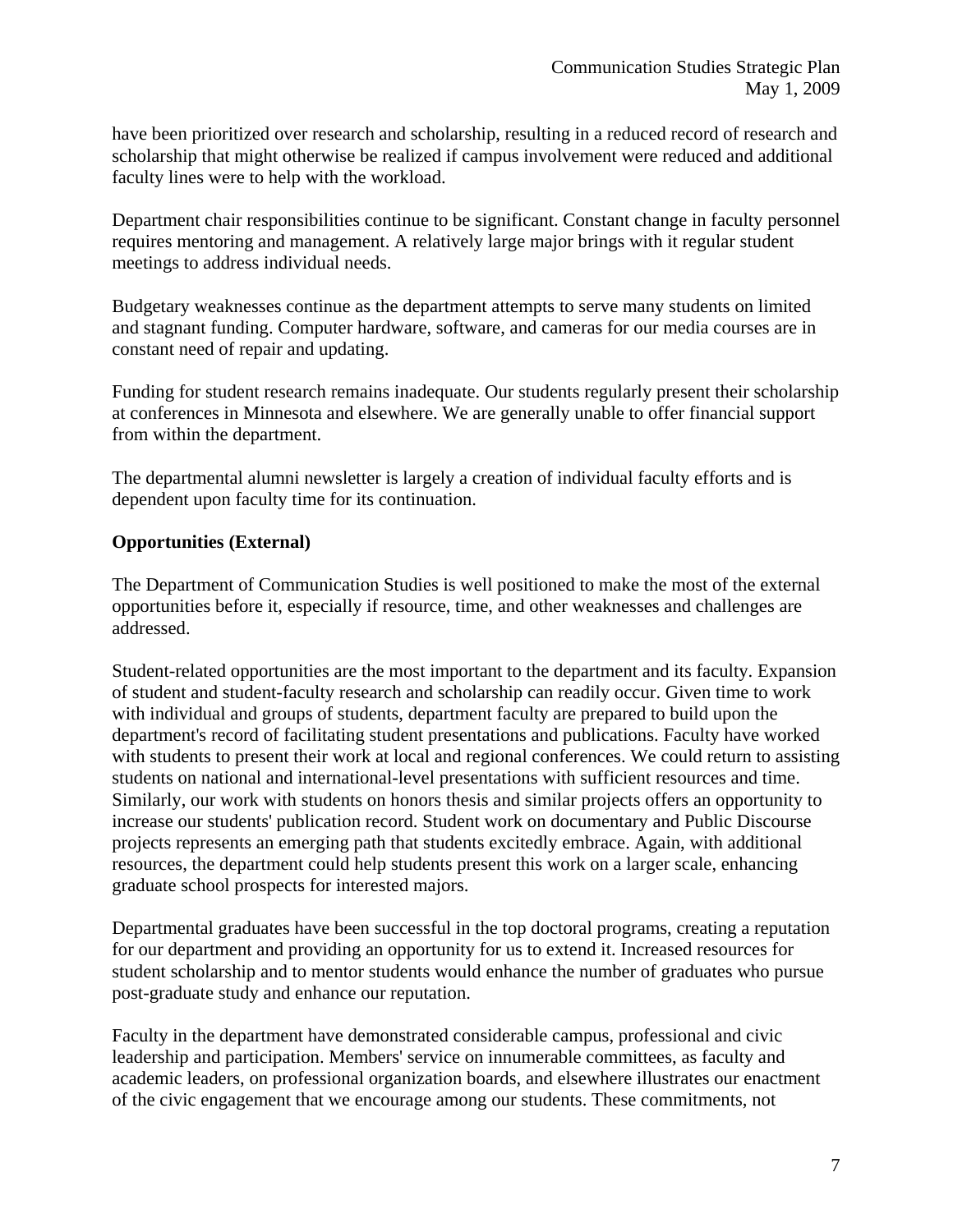surprisingly, come at a cost. For our department to continue this service and to build upon it for the benefit of students, the college, and the faculty, we will need to possess the resources needed to take advantage of these opportunities.

The department's record of heavy investment in International Education reflects our commitment to facilitating our students' study of communication in diverse contexts. Moreover, it reflects our appreciation of the global nature of communication that will undoubtedly impact our students' professional, civic, and personal lives. Faculty have offered Interim Experience and semesterlong courses around the world. Department faculty have also served the International Education department as advisors, committee members, and instructors.

The department would welcome an opportunity to build upon its expertise and experience in International Education. Course development in other areas of the world requires forming relationships, visiting sites, and more. A related opportunity rests in creating virtual experiences with students, faculty and others across the globe through use of video conferencing and related technologies. Third, we could create domestic courses that introduce students to diverse cultures within the United States and that teach about the role of communication in our history and contemporary society. For example, we have talked about courses that chart the Civil Rights movement through the South, study the history of American public discourse in Boston, Philadelphia, and elsewhere, examine political discourse in Washington, D.C., and more.

The department recognizes opportunities in an expanded College presence in the Twin Cities. The department has good contacts and relationships with alumni in the Twin Cities; these have been strengthened through the department's creation of a departmental newsletter. A facility in the Twin Cities would provide the department with exciting opportunities to offer courses, special events, and certificate-type programs for alumni and others. Examples might include nonprofit leadership programs, discussions of political communication, lectures on contemporary communication-related stories, and much more. In addition, the department would be able to use a site for expansion of its strong internship programming. Mentor relationships could increase as our alumni and current students would have a facility for meetings and gatherings.

The department excitedly looks forward to a new academic building. Our current facilities do not meet student or faculty needs, as has been described in building-project meetings over the past few years. The opportunities related to a classroom with sufficient digital media technology are one aspect of this opportunity. Second, creative and inviting communal space will encourage student-student and student-faculty interaction.

The department has discussed for some time its desire to offer weekend, summer, and travel seminars to those in the region, alumni, and friends of Gustavus. We remain excited about this opportunity, and it is reflected in goals 5 and 6 of this plan. Our strategic initiatives for these goals support the mission of the college and have the potential to generate revenue.

# **2.2 Barriers**

Despite the six-course teaching load, the overall workload for departmental faculty members remains high. In essence, the composition of the department and the staffing challenges outlined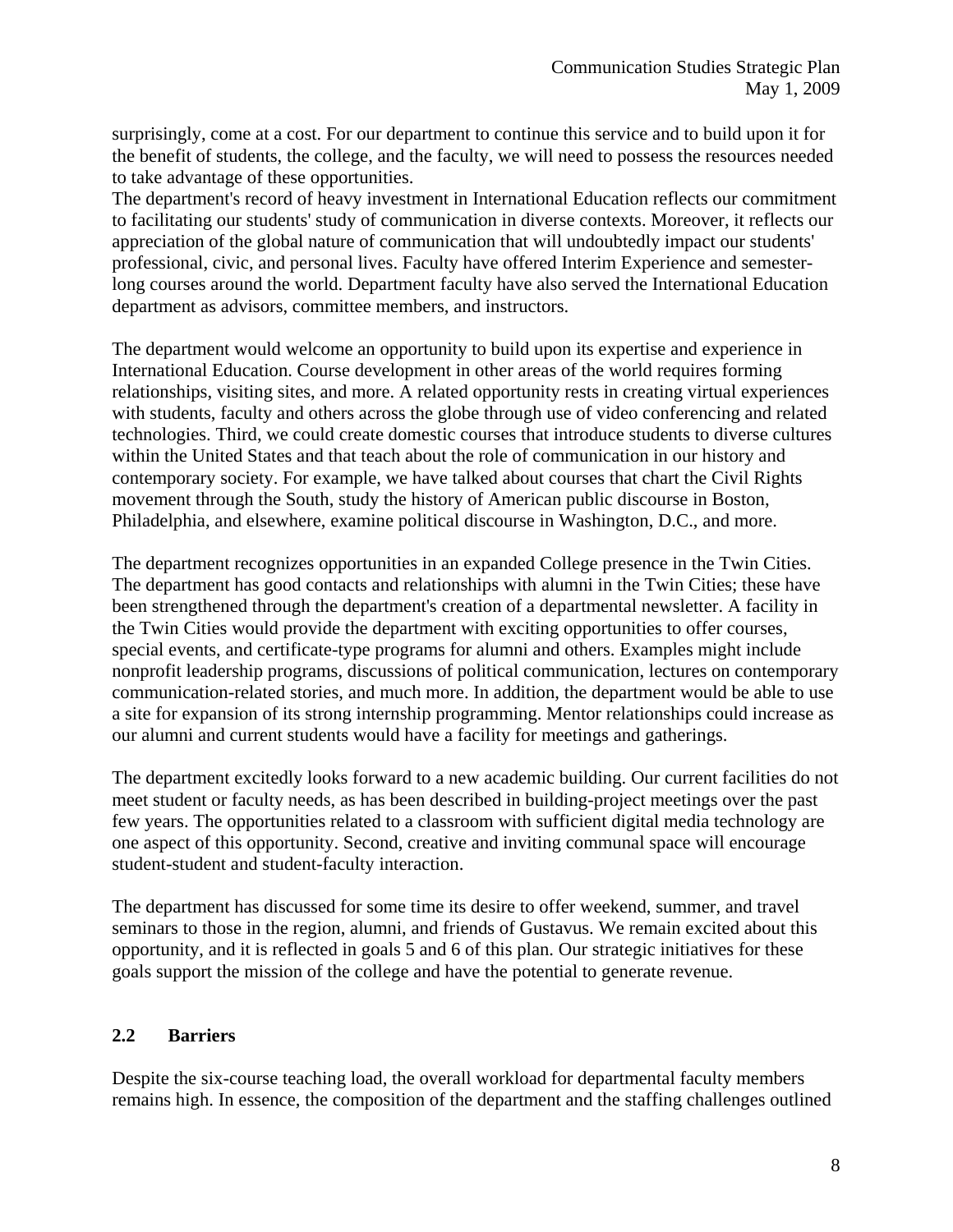above have created unique barriers to the department's ability to conduct long-range planning, to staff the department's commitments to FTS, General Education, and interdisciplinary programs, and to implement curricular innovations in a sustained manner. Mindful of the importance of contributions made by departmental faculty on assignment to the Provost's Office or the State Legislature, the absence of two and often three tenured faculty members a year during the last decade has required the remaining members to absorb a relatively larger share of the department's workload. Although term hires have sometimes replaced the courses that have been lost, tenured or tenure-track faculty have assumed responsibility for departmental planning and decision making, curriculum development, internship supervision, graduate school preparation and mentoring, the department's major with honors option, as well as for a variety of routine departmental service-related tasks. Increased student advising responsibilities have also fallen upon remaining tenured or tenure-track faculty members. These factors, combined with heavy departmental participation in college-wide committee service and governance have strained the department's ability to maintain the sort of high quality relationships with students that it prizes and have made it difficult for faculty members to meaningfully participate in scholarly research.

In addition to general college-wide resource constraints, lack of departmental resources in several key areas pose serious difficulties. Chief among these are a lack of funding for appropriate instructional technologies, video cameras, audio recording and computing equipment, software, and video laboratory space. The absence of a technology life-cycle replacement and maintenance fund hinders the department's ability to integrate key technologies into its curriculum and undercuts long range planning. Put simply, the department cannot maintain a credible media studies program without these resources.

The department's general budget for such mundane items as printing and reproduction is inadequate to meet the demands of the students it serves. Inadequate funding for professional faculty travel and student research conference presentations requires the department to limit precisely those opportunities that the college is attempting to amplify.

Finally, to fully realize its strategic goals and objectives, the department requires administrative cooperation and support that is sufficient, consistent and well coordinated. The department is well positioned to play an enlarged role in helping the college meet its overall strategic initiatives as well as objectives in Admission, Institutional Advancement, International Education, Marketing and Communication, and Alumni Relations. In fact, in many of these areas, departmental faculty members are the most salient contact points for potential audiences. Our nationally renowned forensics program could serve as an important recruiting vehicle for attracting minority students and for increasing the geographical reach and impact of the college's admissions activities. We have strong relationships with departmental alumni and have developed noteworthy communication materials to reach them. Our students often produce feature-length films, videos, speeches and audio podcasts, and engage in research and service activities that could be highlighted for potential students and parents.

Unfortunately, to work effectively, these activities require a much clearer delineation of roles, expectations, objectives, and tactics than presently exists. The department would welcome a conversation with representatives from Admission, Institutional Advancement, Marketing and Communication, Technology Services, Institutional Research, Summer Programs, and Alumni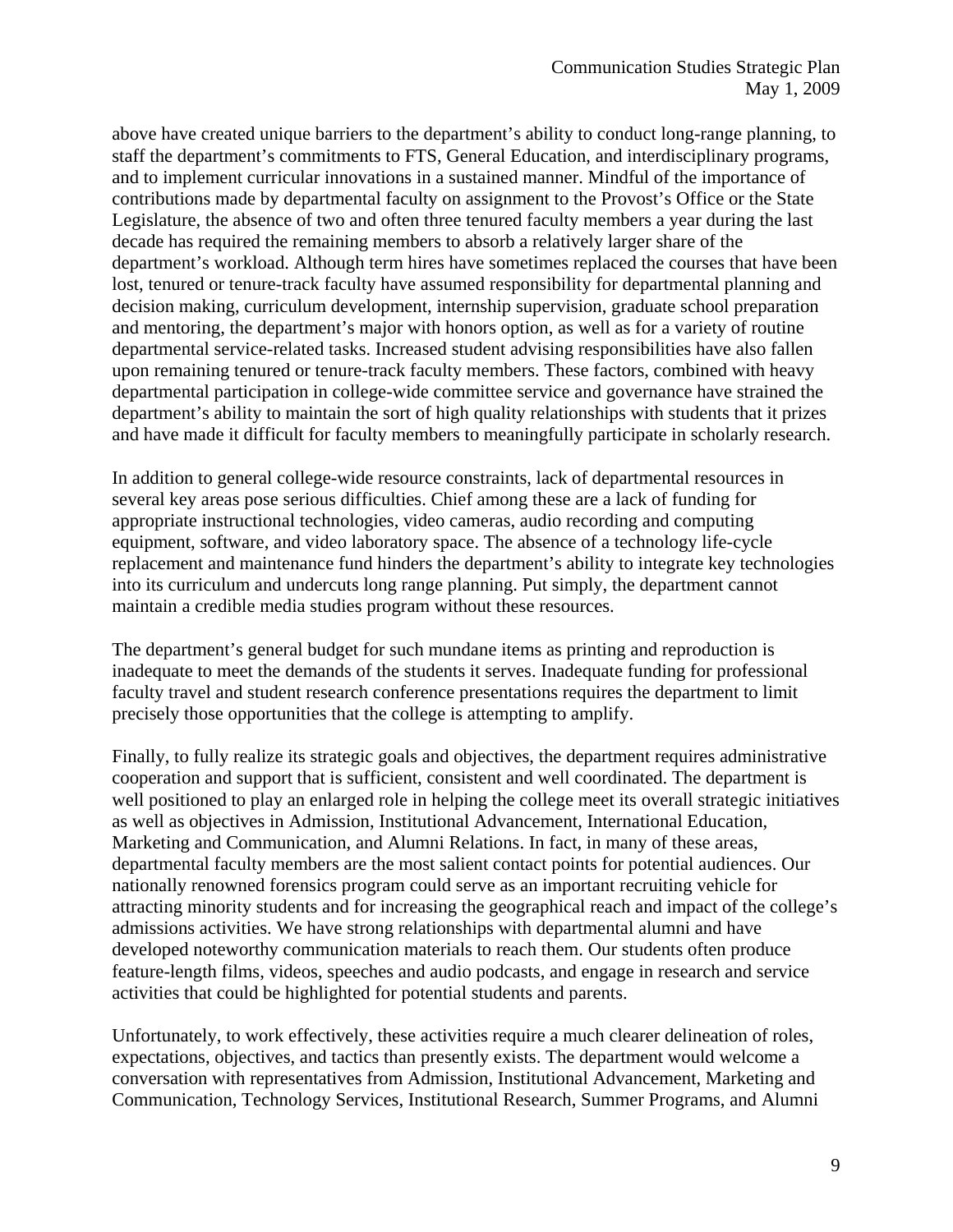Relations to determine the most productive ways that we could contribute to the College's success in these areas. Our present ad hoc approach is unlikely to succeed.

#### **Section 3 Strategic Initiatives and Recommendations**

## **Goal 1: Fortify Communication Studies as a strong department grounded in a liberal arts Communication Studies experience to better prepare students to meet the challenges of the 21st Century through expanded course and research opportunities.**

The college's mission statement and the strategic plan call us to educate students for leadership and service. The department's mission statement reflects this goal, and the department is situated to provide full and rich student experience that prepares students for leadership and service, lifelong learning, and lives as engaged citizens. In order to fully achieve this mission, we need additional personnel to allow us time to research, mentor students, and provide a full slate of courses for the college and department.

Strategic Initiative 1.1: Expand opportunities for student, student-faculty, and faculty research

Tactic: Secure increased funding for student, student-faculty, and faculty research, including travel, conference fees, equipment, library resources, and stipends.

Tactic: Through additional faculty lines, provide time for faculty research and for faculty to work with students

Strategic Initiative 1.2: Increase the number of students the department sends to graduate school by increasing the quality of the student experience and providing students opportunities to explore their skills and interests in graduate school

Tactic: Reduce advising loads through additional faculty lines

Tactic: Increase faculty time to work with students on research and mentor students effectively through additional faculty lines

Tactic: Identify and mentor students with interest in graduate school earlier and more intentionally

Tactic: Organize formal discussions and programs on graduate school

Strategic Initiative 1.3: Restore departmental contributions to General Education and First Term Seminar and continue contributions to Education and Health Education majors

Tactic: Secure additional faculty lines to provide additional courses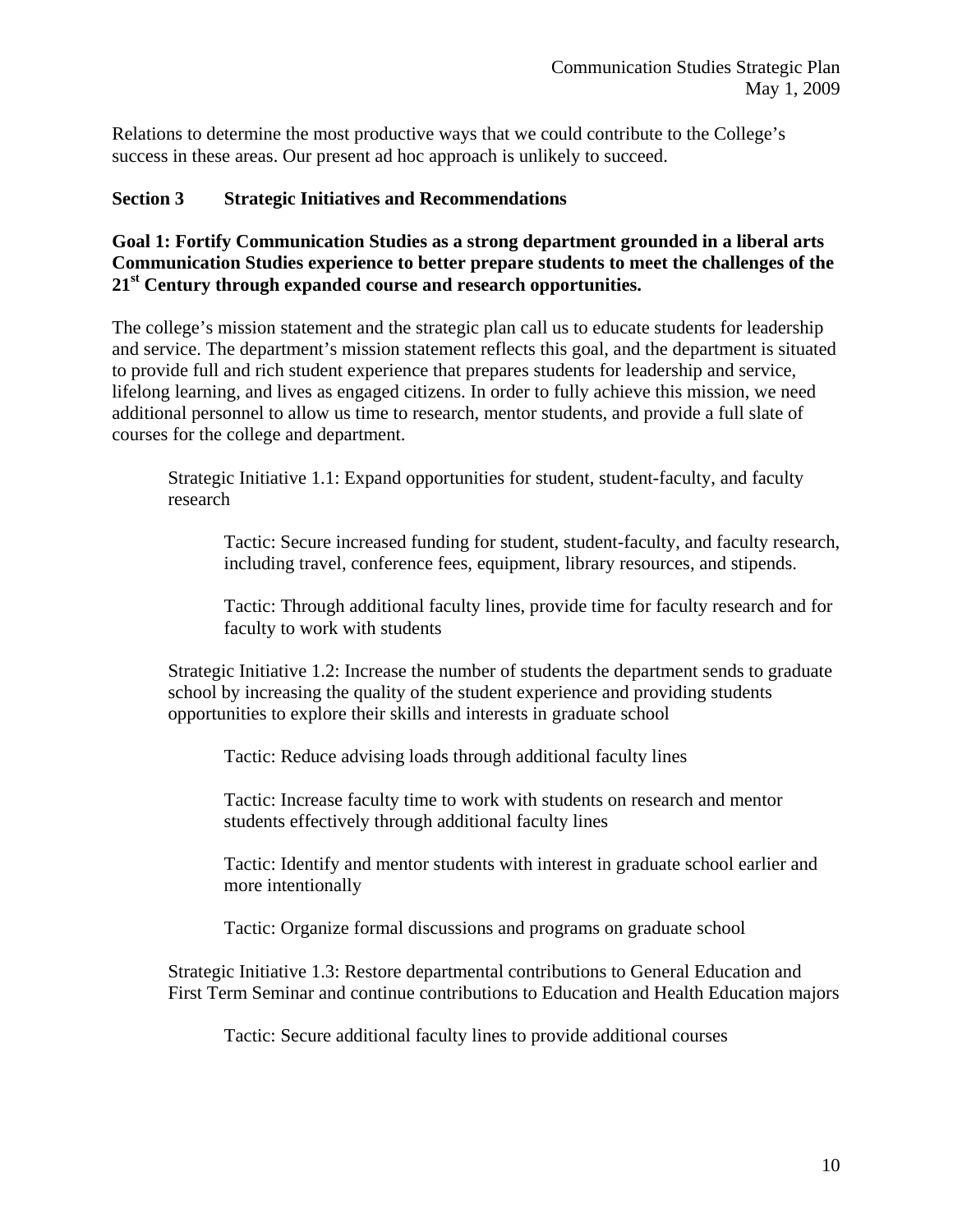Strategic Initiative 1.4: Secure additional tenure-track faculty positions to ensure continued quality teaching, advising, research, and service to the college and to accomplish strategic initiatives 1.1, 1.2, and 1.3.

Tactic: Secure two additional communication studies tenure-track positions to support advancements in the field, reduce advising loads, and increase opportunities for student and faculty research

Tactic: Secure an assistant director of forensics to provide instructional support for foundational courses in the major and coaching, travel, and administrative support for the forensics program.

Tactic: Secure a communication scholar in residence in intercultural or diverse contexts to support regional ties to diverse communities and to support student learning in diverse communication contexts

Tactic: Secure endowed chairs to support departmental emphases in civic engagement, social justice, leadership development, and legal/political studies

# **Goal 2: Become a model undergraduate liberal arts communication studies department by developing civic engagement, social justice, and leadership development emphases that prepare students for their lives as engaged citizens.**

The mission of the college is to prepare students for lives of leadership and service, which is highlighted as a goal in the college's strategic plan. The department's mission statement reflects our commitments to civic engagement, social justice, and leadership. We wish to more fully integrate these commitments in our curriculum to more fully prepare students for their lives as engaged citizens.

Strategic Initiative 2.1: Continue and enhance current departmental curriculum in civic engagement, social justice, and leadership development

Tactic: Intentionally tie department, curriculum, and specific courses to leadership development—e.g. Public Discourse, Small Group Communication, and Organizational Communication

Strategic Initiative 2.2: Develop a nonprofit leadership program in the department

Tactic: Design curriculum with linked career explorations and summer internships

Tactic: Use partnerships with nonprofit organizations and diverse area communities to support student experiences within courses and internships

Tactic: Create a weekend/summer certificate program in nonprofit leadership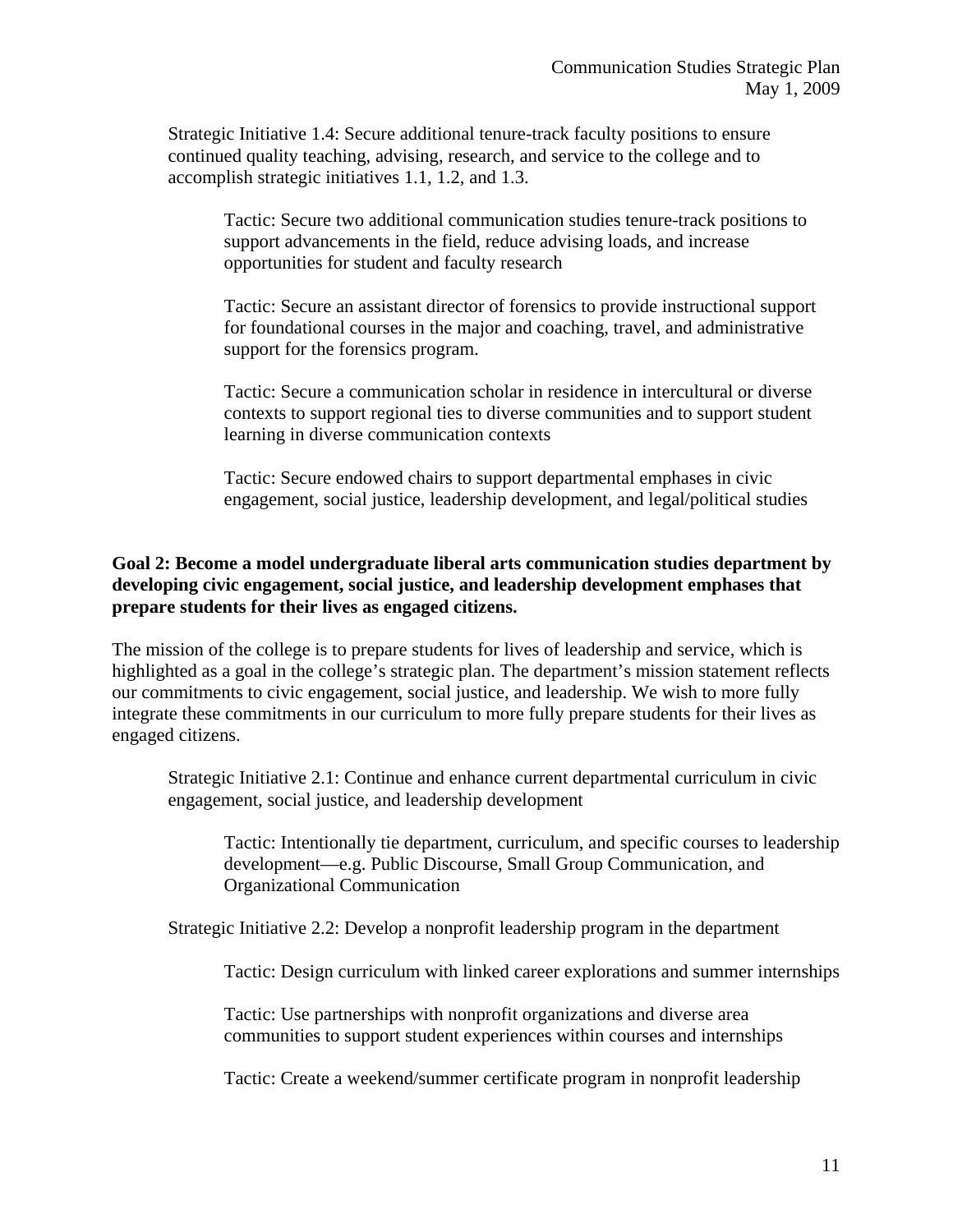Strategic Initiative 2.3: Promote and support civic engagement, social justice, and leadership development initiatives in the department and on campus

Tactic: Secure departmental endowed chairs in Communication and Civic Engagement, Social Justice and Communication, and Nonprofit Leadership

Strategic Initiative 2.4: Form a working group with Communication Studies departments in the region to gather and share information, discuss developments in the field, and explore mutual opportunities

Tactic: Contact the University of Minnesota Communication Studies Department to convene an annual gathering of area Communication Studies departments

## **Goal 3: Stabilize and enhance programming in media literacy and new technologies to prepare students to effectively and ethically create and critique communication in a high tech world.**

Our commitment to liberal arts education grounds our approach to technology as instructional support and as course content. We are committed to preparing students to be reflective and critical consumers and practitioners of technology. In an increasingly more technological and visual world, such instruction is central to preparing students for lives as engaged citizens. To provide this instruction to students, the department requires personnel to support new technologies, faculty training and support, and new facilities. Students would be further benefited by the creation of a visual studies program.

Strategic Initiative 3.1: Create Visual Studies interdisciplinary minor with Art, English, and Theatre/Dance

Tactic: Secure shared positions in visual studies and additional positions in Communication Studies and other departments to support the program

Strategic Initiative 3.2: Provide students the technology education required for critically engaging new communication technologies and for their careers and lives as engaged citizens

Tactic: Secure tenure track positions in New Media and Computer Mediated Interpersonal Communication

Strategic Initiative 3.3: Acquire department specific technology and training to support faculty and students

Tactic: Technology with portability (including laptops) to support research (archival, communities), teaching (travel courses and classroom presentations) and professional presentations.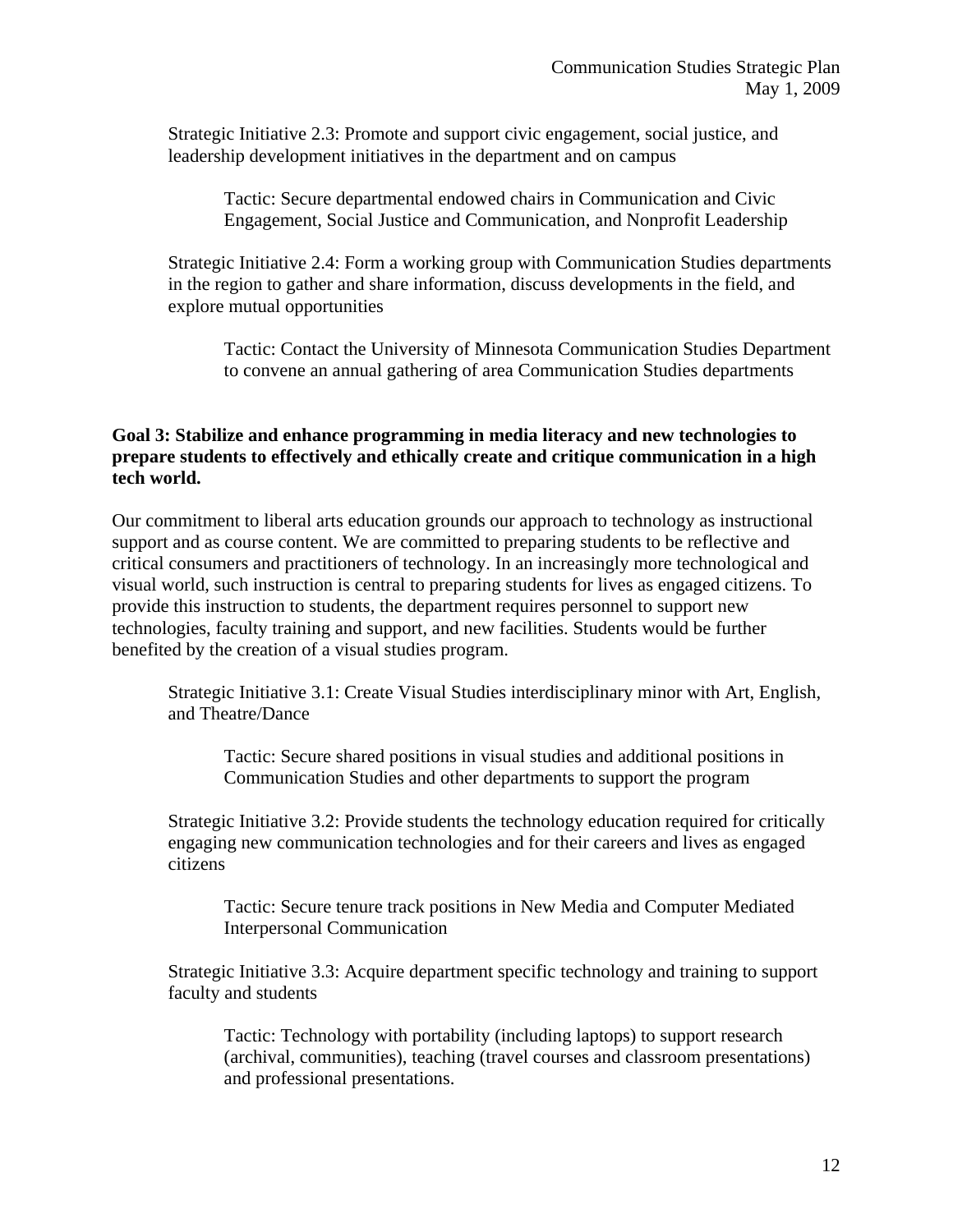Tactic: Support for workshops/training in new technologies

Tactic: Provide digital television access in the classrooms/departmental area

Strategic Initiative 3.4: Continue to work with the Provost's Office to ensure Digital Arts Classroom, camera equipment, and new technology needs of the campus are met (this includes endowing the Digital Arts Classroom and camera equipment, an area coordinator/lab supervisor, and hiring the Instructional Media position).

# **Goal 4: Enhance strength in international and intercultural communication to better prepare students for their lives beyond Gustavus and provide curricular support for a more diverse student body**

Projections of an increasingly diverse regional community and Gustavus student body call us to more fully activate our commitments to international and intercultural perspectives. To prepare students for leadership and citizenship in a more diverse society and to offer opportunities for diverse students, we wish to enhance and develop regional relationships and study abroad opportunities as sites for student learning.

Strategic Initiative 4.1: Develop partnerships with area Native American, Chicano/Latino, Hmong, and Somali communities

Tactic: Secure a rotating endowed scholar in residence in the department to support departmental partnerships with these communities

Strategic Initiative 4.2: Secure professional development funds to study communication in context, including support for international research, workshops, and conferences

Strategic Initiative 4.3: Develop and maintain departmental Interim Experience and semester study abroad opportunities for students

Tactic: Study the feasibility of short duration course-embedded domestic and international experiences

## **Goal 5: Position the department as a communication resource for the region to support departmental principles of civic engagement and social justice and provide opportunities for student experiences.**

The department's commitments to civic engagement and social justice as well as the college's commitments to leadership, service, and community call us to use our expertise to connect with and serve Gustavus's regional community. Developing programming for the regional community will provide an opportunity for the department and the college to live out their missions, situate Gustavus as a regional resource, build goodwill, and possibly generate revenue.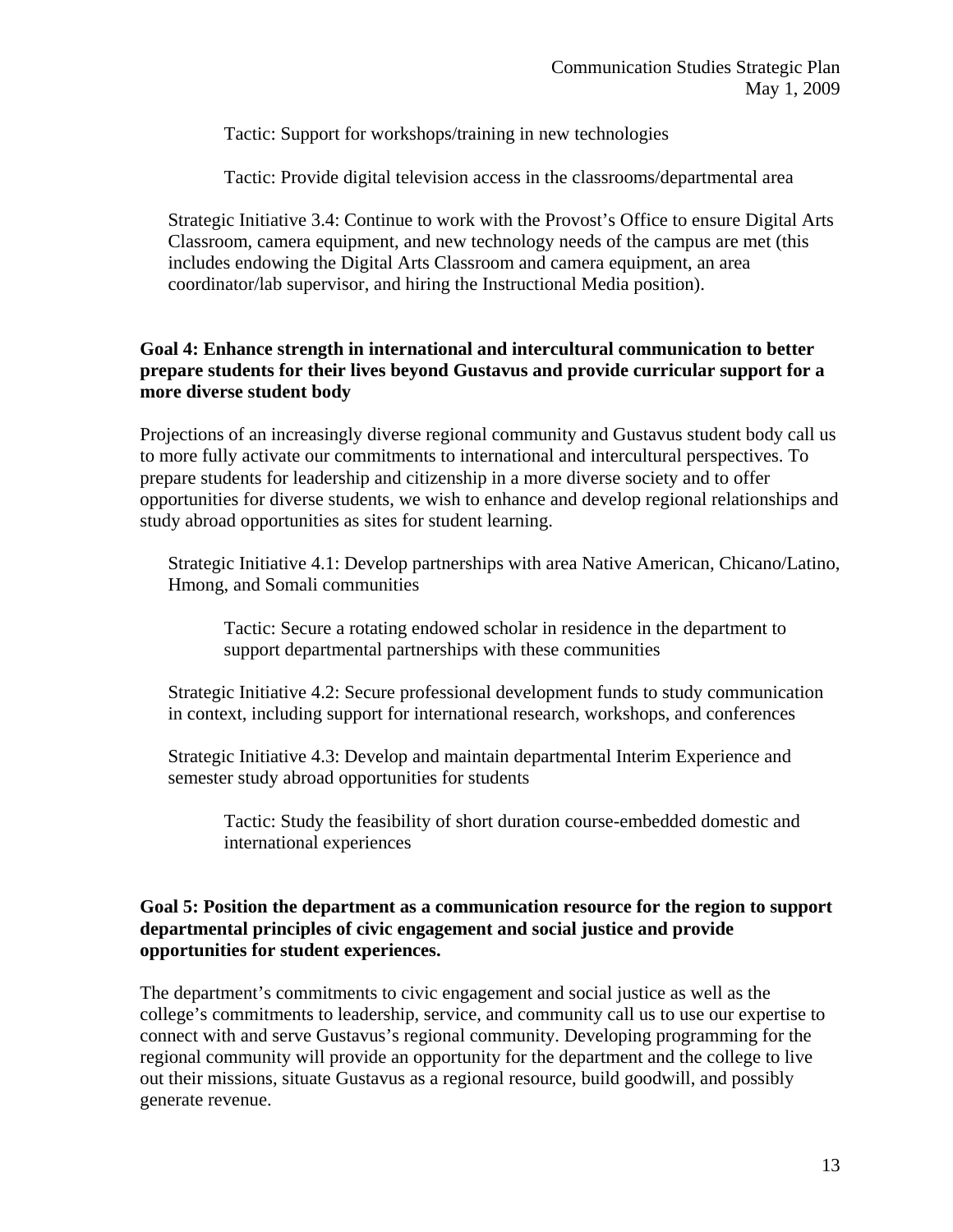Strategic Initiative 5.1: Create a summer teaching workshop for high school communication/speech teachers Strategic Initiative 5.2: Provide video and technology training for rural high school students

Tactic: Develop and train a student intern

Tactic: Secure grant to support the program

Strategic Initiative 5.3: Establish a high school summer leadership institute with scholarships for diverse students

Strategic Initiative 5.4: Develop advocacy training in media relations, strategic communication, and video for non-profit/government/corporate groups (e.g. school boards, agricultural groups, and nonprofits)

Strategic Initiative 5.5: Initiate regional Immigration Conference as a resource for rural communities

## **Goal 6: Develop outreach programs for alumni and friends of the college to offer lifelong learning opportunities in communication.**

The mission of the college and the college's strategic plan emphasize lifelong learning as an important outcome of a Gustavus education. The department desires to use its expertise to provide opportunities for alumni and friends of Gustavus to explore communication in different contexts. Weekend, summer, and travel seminars and travel seminars support the mission of the college, build goodwill, and generate revenue.

Strategic Initiative 6.1: Design weekend and summer workshops in leadership development, crisis communication, media relations, nonprofit leadership, and other communication related areas

Strategic Initiative 6.2: Design and lead communication workshops/seminars in domestic and international contexts

#### **Section 4 Assessment**

## **Goal 1: Fortify Communication Studies as a strong department grounded in a liberal arts Communication Studies experience to better prepare students to meet the challenges of the 21st Century through expanded course and research opportunities.**

In order to demonstrate that we have achieved Goal 1, we will continue our yearly assessment of majors and alumni. Upon receiving increased personnel to support our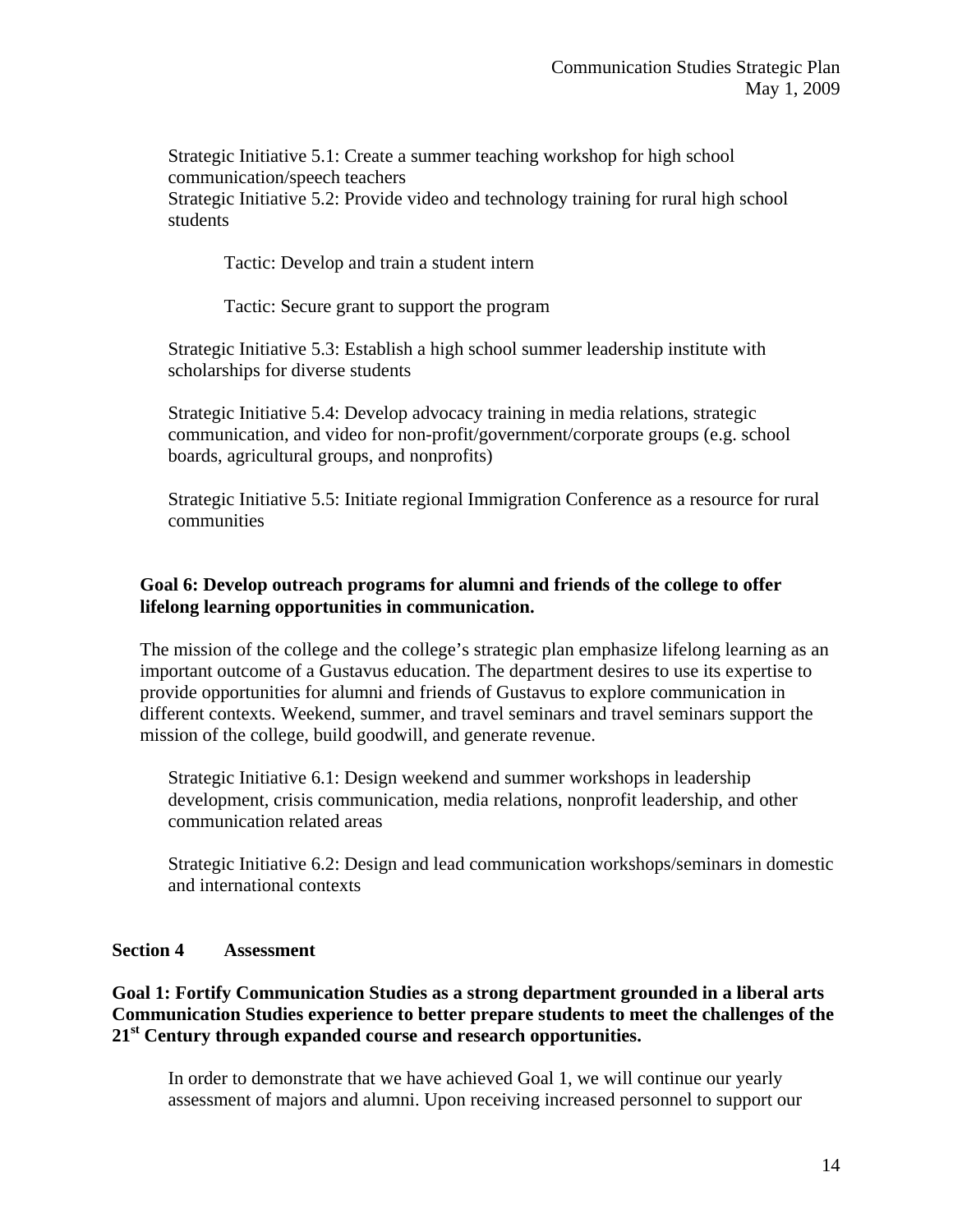efforts, tracking survey responses over time will indicate whether we have improved the educational experience that we provide students. Tracking career path and graduate school acceptance will allow us to assess whether more students go to graduate school. Faculty and student research, presentations, and publications will also be tracked to provide quantitative and qualitative measures.

## **Goal 2: Become a model undergraduate liberal arts communication studies department by developing civic engagement, social justice, and leadership development emphases that prepare students for their lives as engaged citizens.**

In order to demonstrate that we have achieved Goal 2, we will have had the time and the resources to develop existing courses and new curriculum in nonprofit leadership. Upon receiving such support and developing our curriculum, creating a nonprofit leadership program, and enhancing our work with community partners, our continued assessment of majors and alumni will be important assessment resources. Tracking responses over time will indicate whether students are more prepared for lives as engaged citizens. Tracking career paths will provide information on whether more of our students enter the nonprofit sector, and alumni and employer surveys will demonstrate whether students were well prepared for their lives beyond Gustavus.

The department will also collect student course projects that demonstrate significant civic engagement, track internships to determine the numbers and types of placements, and collect resumes of graduating seniors to track types of experiences (internships, study abroad, leadership positions, and involvement in activities) during their time at Gustavus. Community partnerships will be assessed via survey and tracked to measure involvement and satisfaction of students, faculty, and community members.

Additionally, the department will apply for the Rex Mix Award for the outstanding undergraduate Communication Studies department from the National Communication Association. The application process along with periodic review of undergraduate liberal arts communication studies programs will provide a reference point for our strength as a department.

## **Goal 3: Stabilize and enhance programming in media literacy and new technologies to prepare students to effectively and ethically create and critique communication in a high tech world.**

In order to demonstrate that we have achieved Goal 3, we will have a functioning digital arts classroom, two positions in the department to support curriculum in the area, a successful visual studies program (demonstrated via student and alumni feedback), and monetary and technical support for faculty (demonstrated by increased financial resources and faculty survey about support). Continued student and alumni surveys will also provide important assessment data. Further, employers of students in media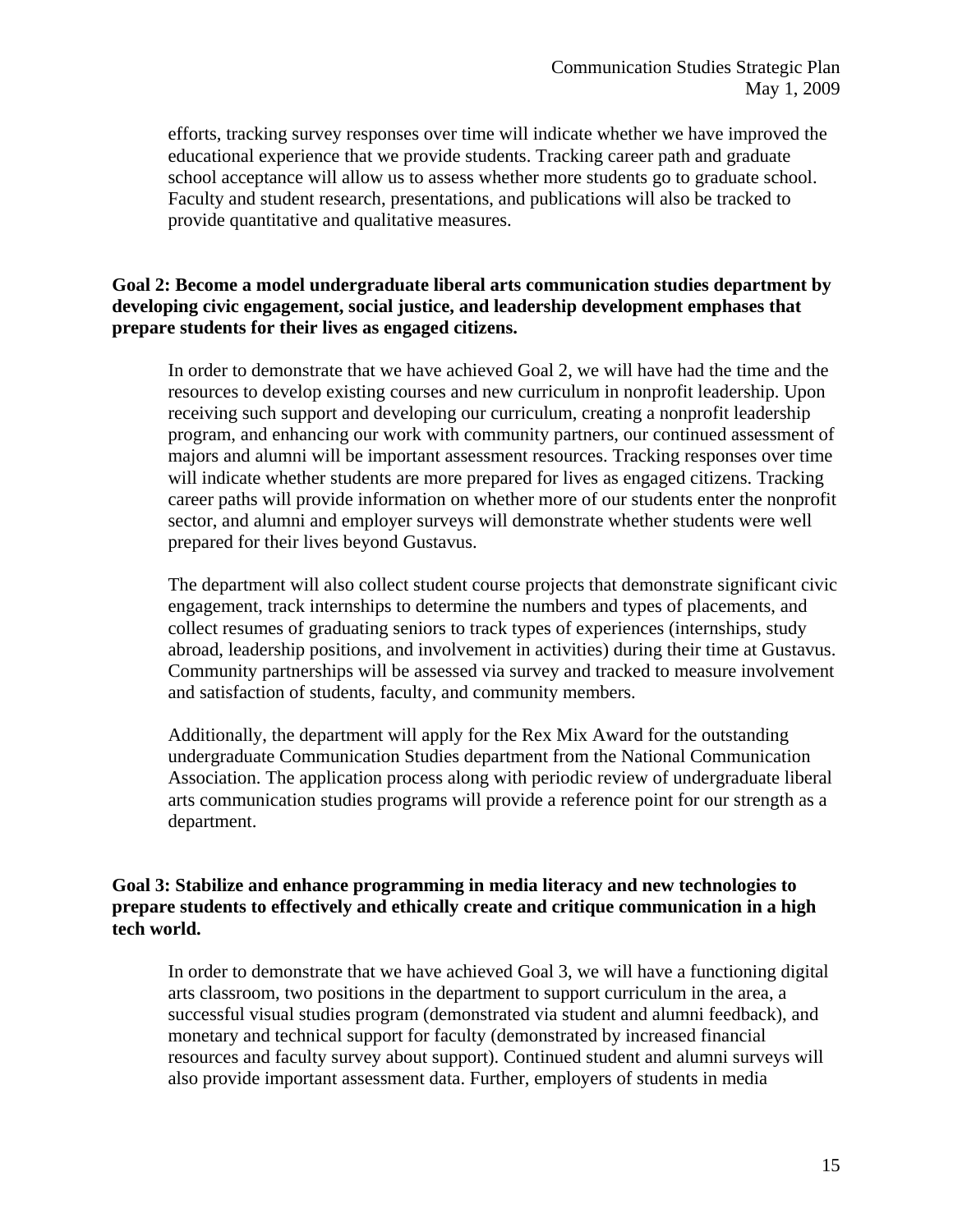internships will be surveyed to determine whether our students were prepared for their internship placements.

## **Goal 4: Enhance strength in international and intercultural communication to better prepare students for their lives beyond Gustavus and provide curricular support for a more diverse student body**

In order to demonstrate that we have achieved Goal 4, we will have an endowed scholar in residence, funding to support faculty endeavors, and continued and enhanced Interim Experience and semester-long study abroad programs. With those in place, our continued evaluation of students and alumni will determine the department's effectiveness in helping students explore and learn about diverse communities in the region and the world. Further, instruments, such as the Intercultural Developmental Inventory (IDI) and Intercultural Conflict Inventory (ICI), will be used to assess whether students have become more aware and open to diverse communities. Further, we will more closely track student study abroad experiences and projects, maintain a file of student work related to intercultural or international projects, and track alumni who work in international and culturally-diverse contexts. Finally, professional external reviewers will be used to evaluate our education practices in international and intercultural communication.

## **Goal 5: Position the department as a communication resource for the region to support departmental principles of civic engagement and social justice and provide opportunities for student experiences**

In order to demonstrate that we have achieved Goal 5, we will have developed successful programs to support the region and the college will be seen as a regional communication resource. The programs will be assessed through immediate evaluation and later follow up evaluations. The college may want to assess the standing of the college in the region. The department will also track internships in the region and collect media coverage of students and the department as active advocates in the region.

# **Goal 6: Develop outreach programs for alumni and friends of the college to offer lifelong learning opportunities in communication**

In order to demonstrate that we have achieved Goal 6, we will have developed successful programs to support lifelong learning. The programs will be assessed with an immediate evaluation and later follow up evaluations. Prior to initiation of these outreach programs, the department will survey alumni to determine which programs are in the most demand.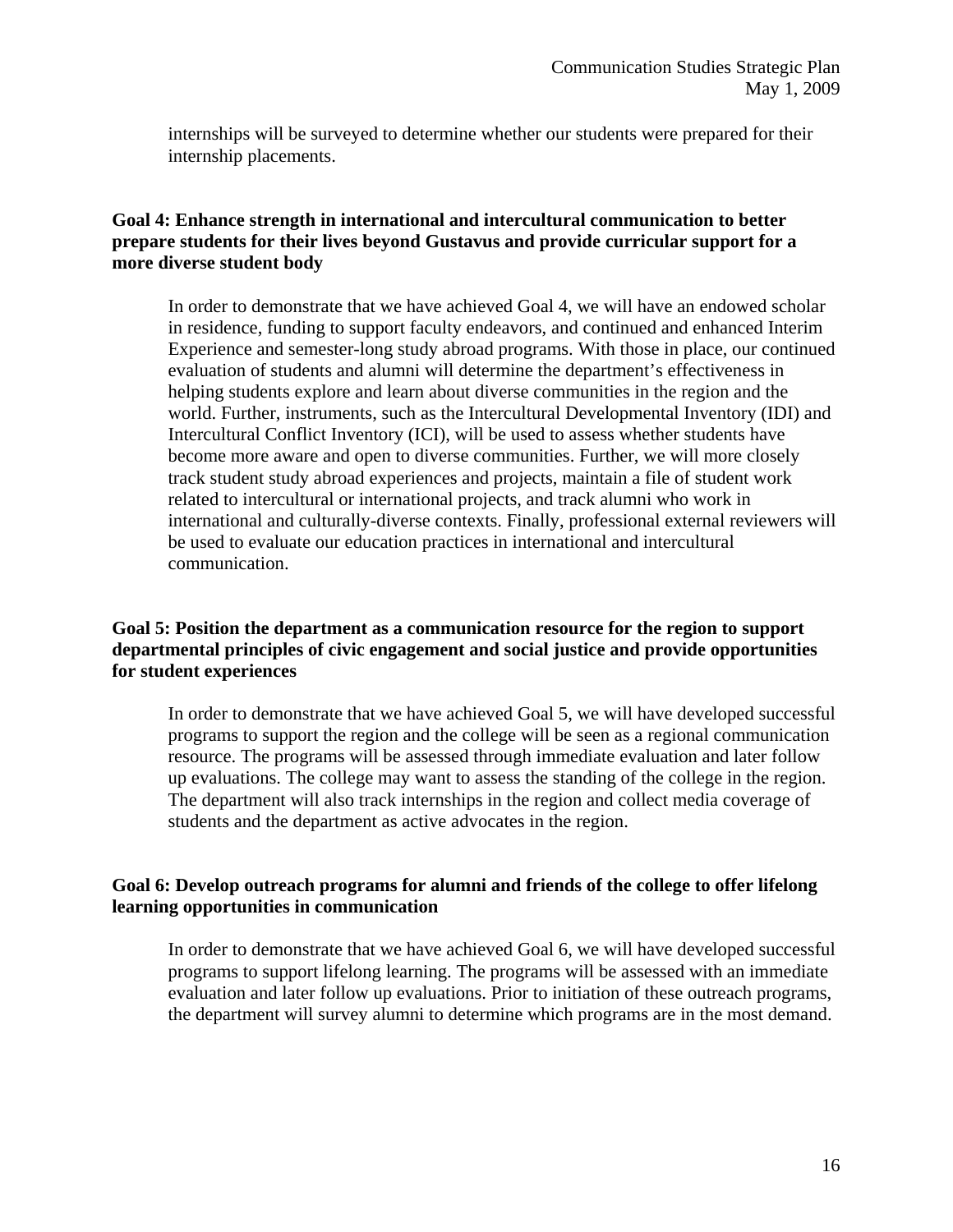**The Communication Studies Strategic Plan approved by the undersigned tenured, tenuretrack, and continuing faculty members of the Department of Communication Studies, May 2009.** 

Leila Brammer, Associate Professor/Chair Patricia English, Associate Professor

Kris Kracht, Instructor/Director of Forensics Martin Lang, Assistant Professor

Terrence Morrow, Associate Professor Phil Voight, Associate Professor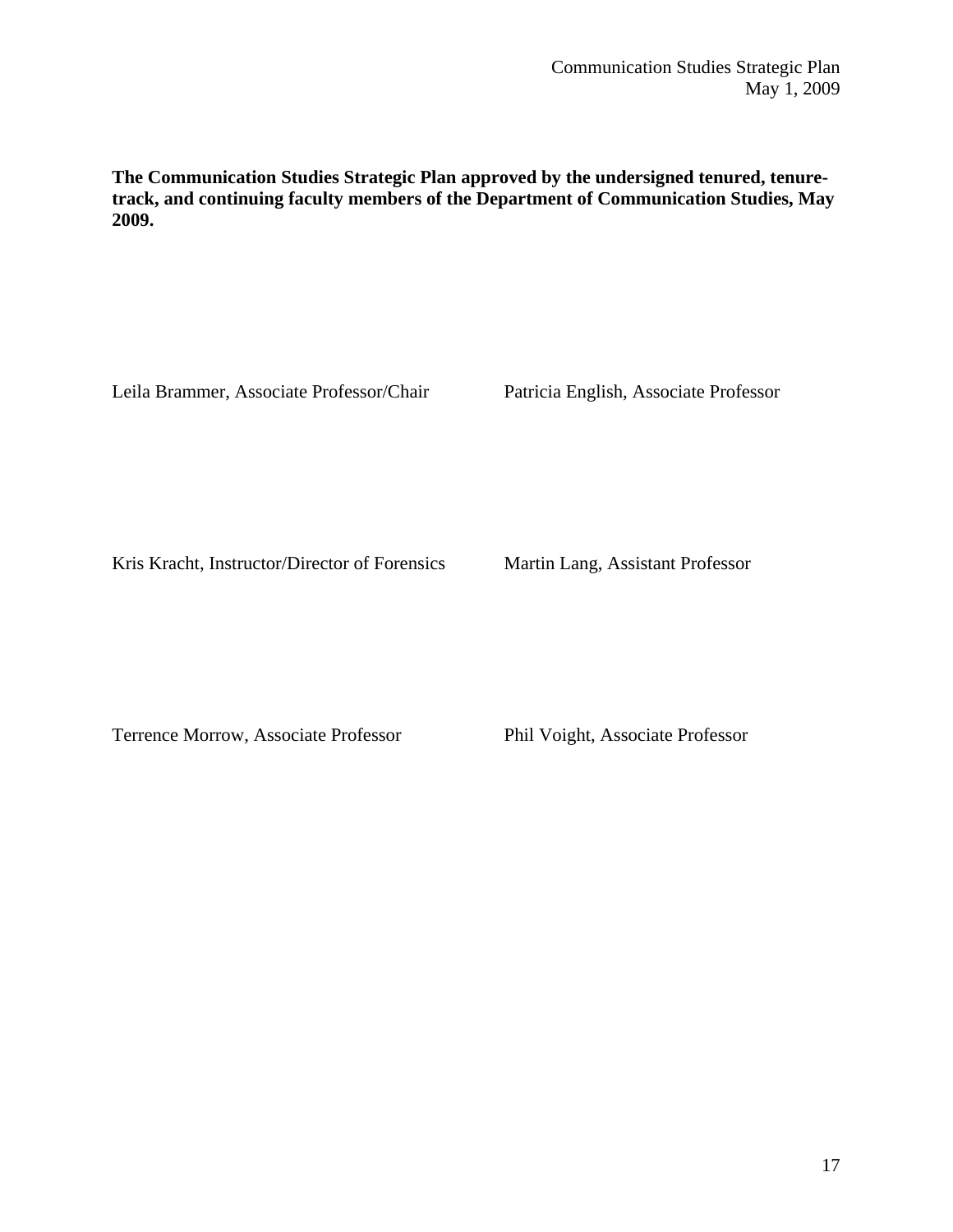**FORENSICS PROGRAM Strategic Plan May 1, 2009**

## **Section 1 Description of the Forensics Program**

#### **1.3.1 Mission, vision, and goals**

The forensics program has a director of forensics and a part-time (3 hours per week) assistant coach that is not a member of the Gustavus faculty. On average, the forensics program has twenty students. Over six years, the program has grown exponentially from five competitors in 2002 to 21 competitors in 2008, attracting students from virtually every major on campus.

The program reflects the mission of the college in its solid grounding in the liberal arts and its commitment to civic engagement, social justice, and leadership. In the next decade, the program seeks to fortify its strong foundation in liberal arts and solidify opportunities for more students, more championships, and more national recognition. We are committed to making Gustavus Forensics the paradigm for competitive forensics.

#### **Mission**

The Gustavus Forensics program is a comprehensive, co-curricular forensics program that competes in eleven American Forensics Association individual events, as well as in National Parliamentary Debate Association Parliamentary Debate. Our program is grounded in the Three Crowns of our program: Education, Competition and Leadership. We believe in the liberal arts tradition of forensics, and we also whole-heartedly believe that forensics training is one of the best ways to develop a student's advocacy, research, critical thinking, higher-level analytical, rhetorical analysis, and performance skills. Firmly grounded within the liberal arts tradition, forensics is what one graduate termed "a college education in a nutshell."

Forensics is also interdisciplinary. Students learn to see problems and solutions from a variety of perspectives. A single topic, for example, might involve research that spans a number of disciplines. In addition, students learn to approach questions of fact, of value and policy from the framework that is appropriate to each type of question.

#### **Vision**

When the Forensics program is functioning perfectly, it has sufficient resources in terms of budget and staff to compete at an elite level. Moreover, with adequate time and resources, coaches can more regularly meet with forensics students in a relaxed conversation fulfilling the educational mission of the program and fostering greater mentoring. Faculty can fulfill commitments of campus service, service to professional organizations, and enact the civic engagement expected of the program's students.

With adequate time and resources, the director can dedicate the necessary time to recruiting prospective students, to cultivating and developing relationships with prospective donors, to building and maintaining relationships with the high school forensics community, and to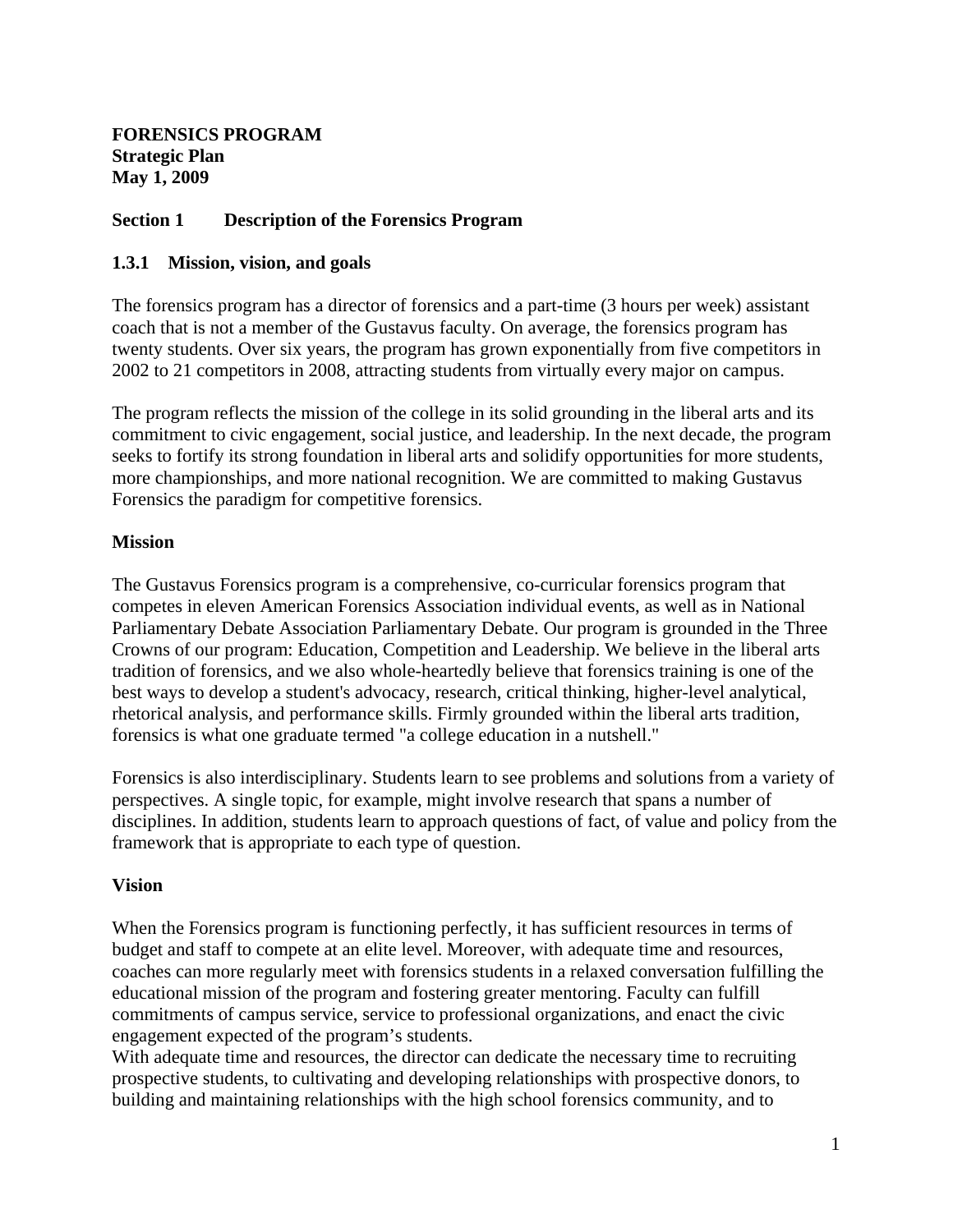developing innovative programs that fulfill the College's commitment to becoming a regional service hub.

In order to achieve this vision, the Forensics program has set the following three goals:

Goal 1: Maintain and enhance the quality academic experience offered by the Gustavus Forensics Program in order to provide students with a solid liberal arts experience, leadership development opportunities, and prepare them for graduate school.

Goal 2: Elevate the national prominence of the program in order to provide an enhanced academic experience and to recruit high quality students to the college and the program.

Goal 3: Position the program as a forensics training resource for the region.

## **1.4 Programs**

N/A

# **1.5 Support relationships**

The forensics program has developed strong relationships with the offices across campus that are critical to the growth and visibility of the program; many of these have proven productive and vital as we work toward developing a sustainable nationally ranked program.

The Admission Office has been central to our increased recruiting efforts. Our recruiting paradigm has changed significantly from targeting students once they reach campus to a more active approach of targeting students early in the recruiting process. The office has been slow in adapting to this change in recruiting philosophy. The Admission Office has graciously provided financial and staff support for the Gustavus Summer Speech Institute. They have dedicated time during Scholarship Days for an informational session, and Mark Anderson played a vital role in our securing forensics scholarships for prospective students. Though often cooperative, Admission must recognize that the forensics program is a deciding factor for prospective students and one that all Admission counselors should be promoting vigorously.

With the support of Alumni Relations, we developed the Gustavus Friends of Forensics, a network of alumni, parents, and friends who are committed to making Gustavus Forensics the paradigm for competitive forensics, and hosted the first Friends of Forensics Reunion. Alumni Relations also provided financial assistance in launching the annual Nationals Preparation Weekend, designed to increase student-alumni mentoring. We have begun a partnership with Alumni Relations in hopes of developing stronger communication between our program and alumni.

The Provost's Office has been a solid contributor to these efforts, particularly in providing additional funding for national tournaments. These resources are not, however, designed to supply the level of support we need for long-term sustainability. This should be the place of the Office of Institutional Advancement, but it has proven to be a much less potent resource. Though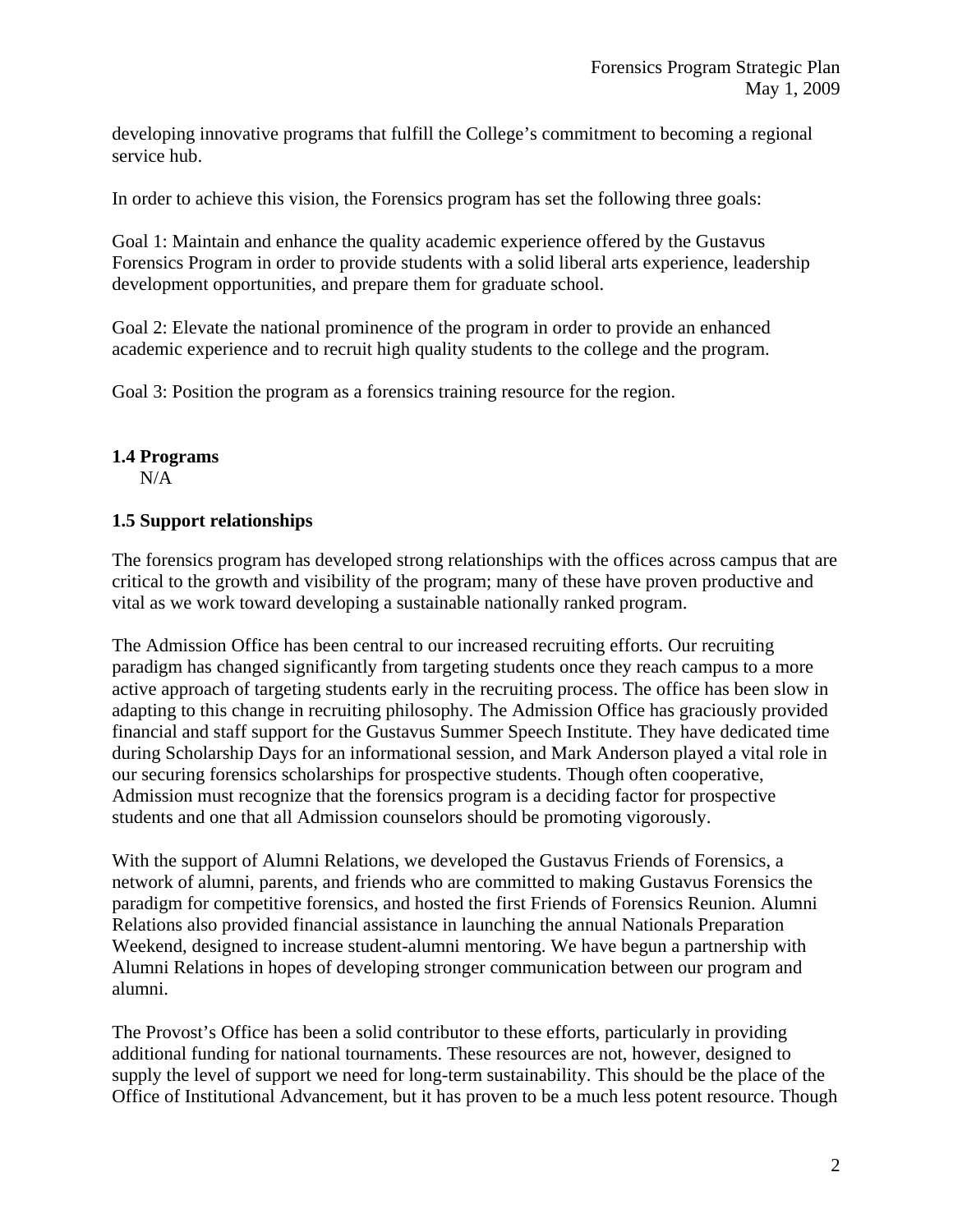often cooperative in consultation and brainstorming, there has been little support or followthrough on funding initiatives. In recent months, we have made progress in this area, and we are confident that a plan is in place to provide necessary budget relief.

A similar circumstance exists with Marketing and Communication. As our program has developed several noteworthy features, including a nationally ranked Forensics Program, multiple All-Americans, national finalists, and the development of the Gustavus Summer Speech Institute, we have looked to Marketing and Communication for help in getting the word out about these unique accomplishments at Gustavus. With persistence and by our own efforts, we have managed to generate a small amount of national attention; however, this model is not sustainable, and we would benefit from additional support from this office.

With support of Dining Services, we have been able to attract prestigious collegiate and high school forensics tournaments, a boon for the college in recruiting and funding. Moreover, in conjunction with Summer Programs, they have played an essential role in the development of the summer speech institute.

# **Section 2 Strategic Review**

## **2.1 Strategic issues**

Communication Studies is in the midst of a ten year review that includes a self study, an invited review by current students and alumni, and an external review. The forensics program will be conducting a parallel review. The review process as well as ongoing conversations provide the information base from which we draw the following analysis.

# **Strengths (internal)**

The Forensics program has grown exponentially since 2002, from five students in 2002 to a consistent average of 20-25 students. Our program is comprised of students majoring in virtually every discipline offered at Gustavus. Program growth has resulted in a parallel growth in the number of students consistently traveling. A larger program generates more opportunities for local, regional, and national recognition. Being nationally ranked is especially impressive considering we are one of 14 schools to be ranked in consecutive years and only one of two private liberal arts colleges.

Since 2002, our program has attained several first time accomplishments in our program's storied history.

- Placing 20<sup>th</sup> at the 2008 and 2007 American Forensics Association National Individual Events Tournaments
- 2008 Minnesota Collegiate Forensics Association State Champions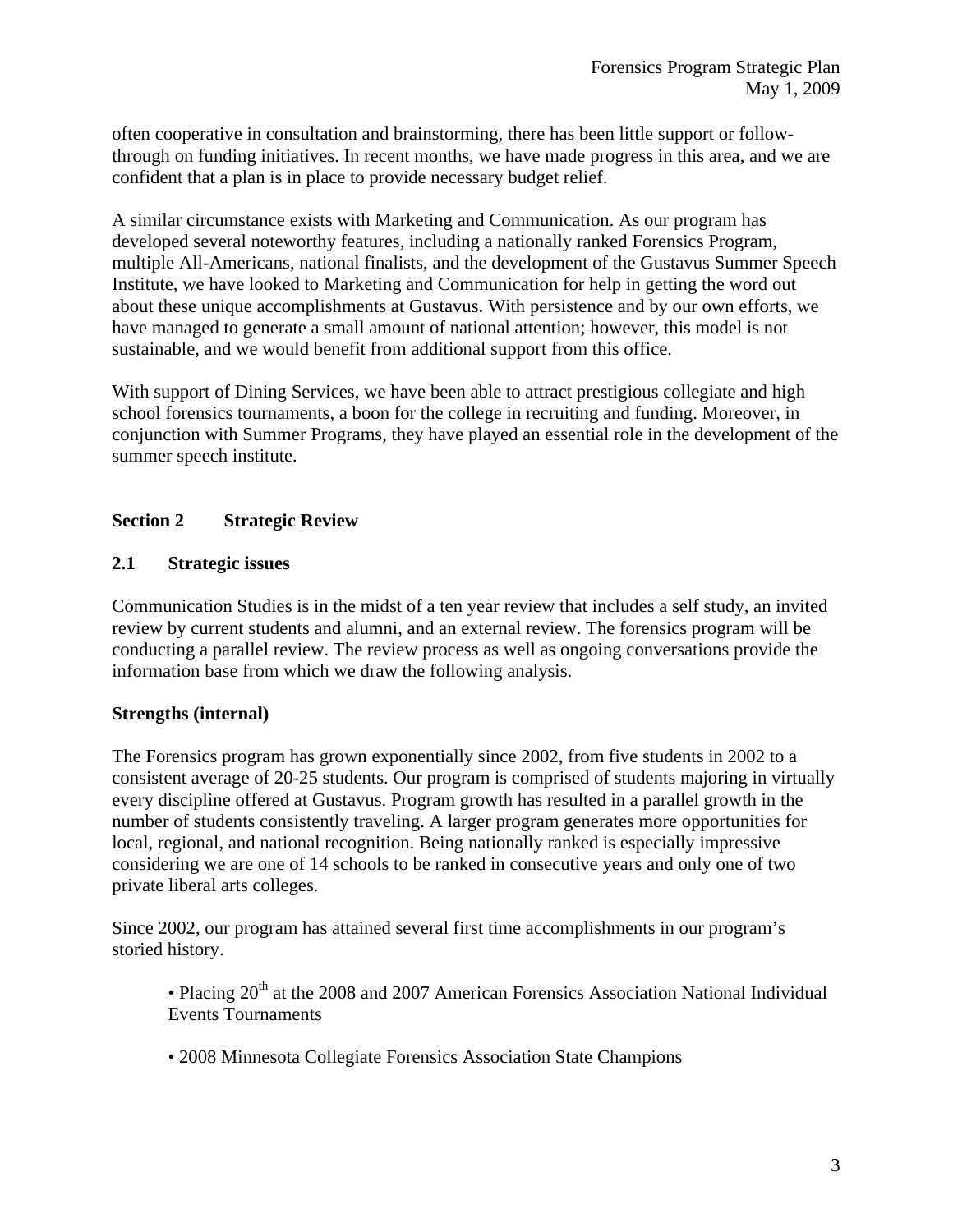• Three American Forensics Association National Individual Events Tournament All-Americans

• Two Pi Kappa Delta All-Americans

• Out round participants at the 2008 and 2007 American Forensics Association National Individual Events Tournaments

• Qualified for the Interstate Oratorical Association National Contest four consecutive years, including two semifinalists and one finalist

• Student representative on the Pi Kappa Delta National Council

The impetus for the Gustavus Adolphus College Summer Speech Institute has been and will continue to be recruiting. Minnesota has had a long storied tradition of producing nationally recognized competitors. Our vision is to make Gustavus the center for forensics training and competition in the region, a regional hub for community service. If a Minnesota student wants to stay in state and compete in college, we want Gustavus to be the focal point. Recruiting dictates virtually every decision we make from curricular development to institute gifts. We intentionally expose students to the campus: dorms, academic spaces, library, campus center, arboretum and other significant campus locations. As one student put it, "I am coming to the institute for a one week recruiting visit."

The best recruiting strategy we have developed is the GAC-SSI Banquet. We invite each student's parents, high school coach(es), Admission Office staff, and influential college administrators. In addition to showing the slideshow, we invite a keynote speaker to address the audience. We have been fortunate to secure Larry Schnoor and Gustavus Adolphus College President, Jack Ohle. We conclude the evening with the awards ceremony. Last summer, 200 hundred guests attended the 2008 GAC-SSI Banquet. I make sure to greet each guest as they exit the banquet hall. This is an opportunity to strike a chord with the parents. Post institute evaluations reflect that students find the banquet to be the highlight of the week, and we typically receive several e-mails from parents communicating a similar message.

We have been successful recruiting students from GAC-SSI. We estimate we should be able to secure commitments from 10% of the students who attended the institute. Considering Gustavus' cost reduces our prospective pool, we are ecstatic about being able to recruit 10% of attendees. Half or our freshmen class attended a speech institute. The summer speech institute has enabled our program to attract and recruit a higher caliber forensics competitor and has given our program a foot in the door. Our post institute evaluations tell us that the institute increased interest in Gustavus and collegiate forensics. Because of the programs national recognition and the success of the summer speech institute, we have been able to attract exceptional students from the Midwest and are starting to develop a more national recruiting base.

GAC-SSI is the sufficient cause for our developing stronger relationships with the high school coaching community. The high school community is open to fostering mutually beneficial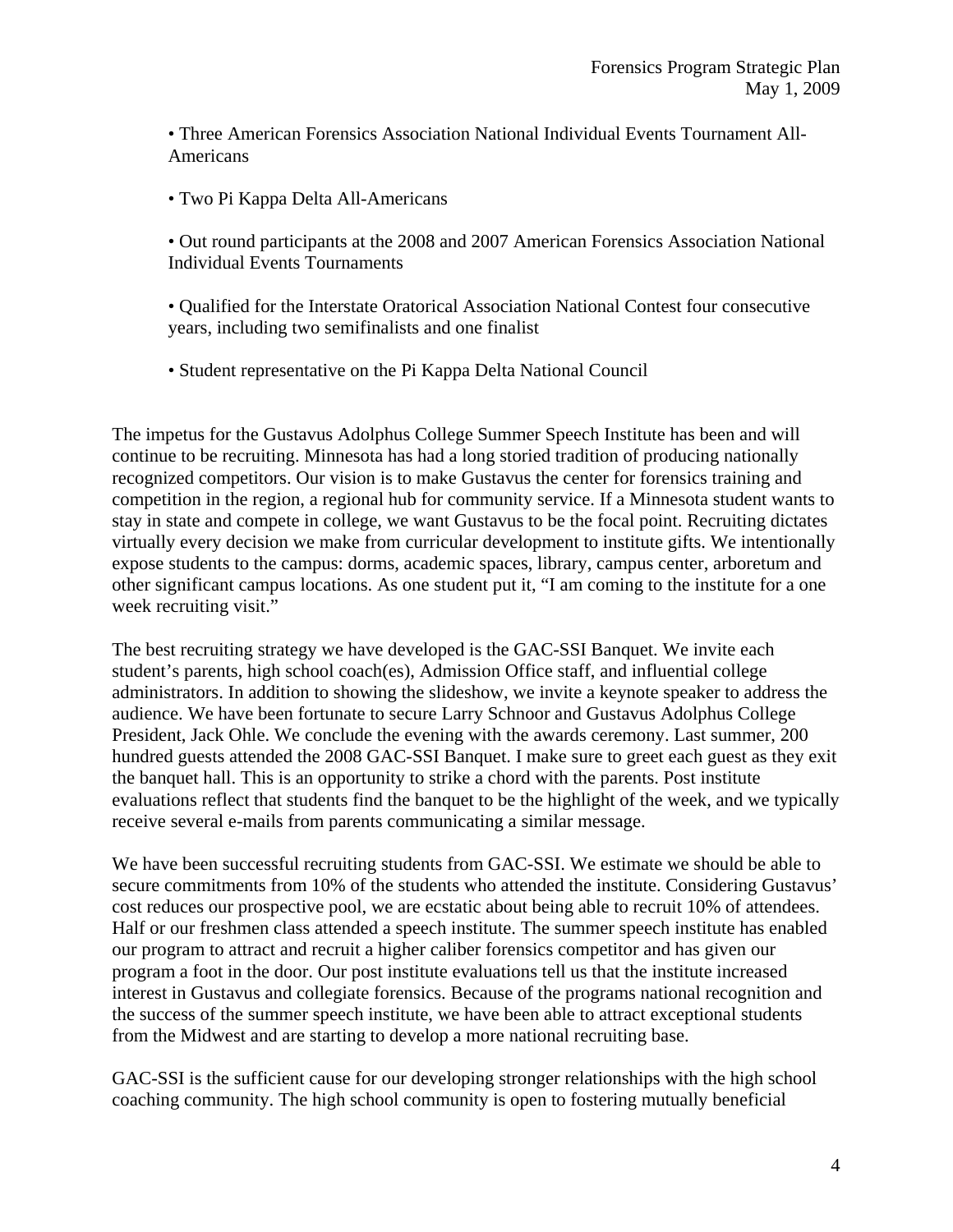relationships. GAC-SSI is the sole reason the Minnesota State High School League approached us to host the state speech tournament, attracting 625 competitors to our campus. GAC-SSI put the Gustavus Forensics program on the state map.

While we spend a great deal of time traveling and competing, we have managed to develop a presence within the Gustavus and St. Peter communities. Our community service includes, collecting food for the St. Peter Area Food Shelf, raising money for the American Cancer Society Relay for Life, volunteering time at The Kitchen serving a free meal to those in need, selling brownies to raise money for The Kitchen, adopting a two mile stretch of highway near LeCenter, MN, coaching the local Robotics Team, and volunteer forensics coaching at St. Peter and Mankato Loyola High Schools.

The Director of Forensics is actively involved in regional and national forensics organizations.

- Governor, Pi Kappa Delta Province of the Northern Lights (Present)
- American Forensics Association National Individual Events Tournament Staff (Present)
- Valley Forensics League Executive Committee (Present)
- Mid America Forensics League Executive Committee (Present)
- Minnesota Collegiate Forensics Association Executive Committee (Present)
- AFA District Four Committee

Because the program has a solo director, we rely heavily on a peer-coaching model. This paradigm creates a shared construction of the art being produced and forces the student to makes strategic choices about theory, technique, content, and organization. Furthermore, it forces a student to constantly evaluate his/her communication choices, and it has enabled the program to develop students that are especially well equipped to help others become stronger oral communicators, better critical thinkers, and more involved citizens. We send students to graduate school with a coaching philosophy that is pedagogically sound. Several forensics students have been accepted to graduate school, medical school, and law school.

The program has undertaken efforts to communicate with alumni and other external audiences. The forensics newsletter, available on-line, and our web presence are effective mediums we utilize to share our successes with alumni and prospective students.

A small number of alumni are committed and highly involved in the program. We have cultivated a strong alumni network since 2002 that is especially useful for additional coaching opportunities, judging regional tournaments, and for establishing mentoring relationships.

The College's excellent facilities and catering services combined with the program's strong reputation have enabled the program to be chosen to host several prestigious collegiate and high school forensics tournaments. These events showcase the college, attract prospective students, and generate revenue for the college.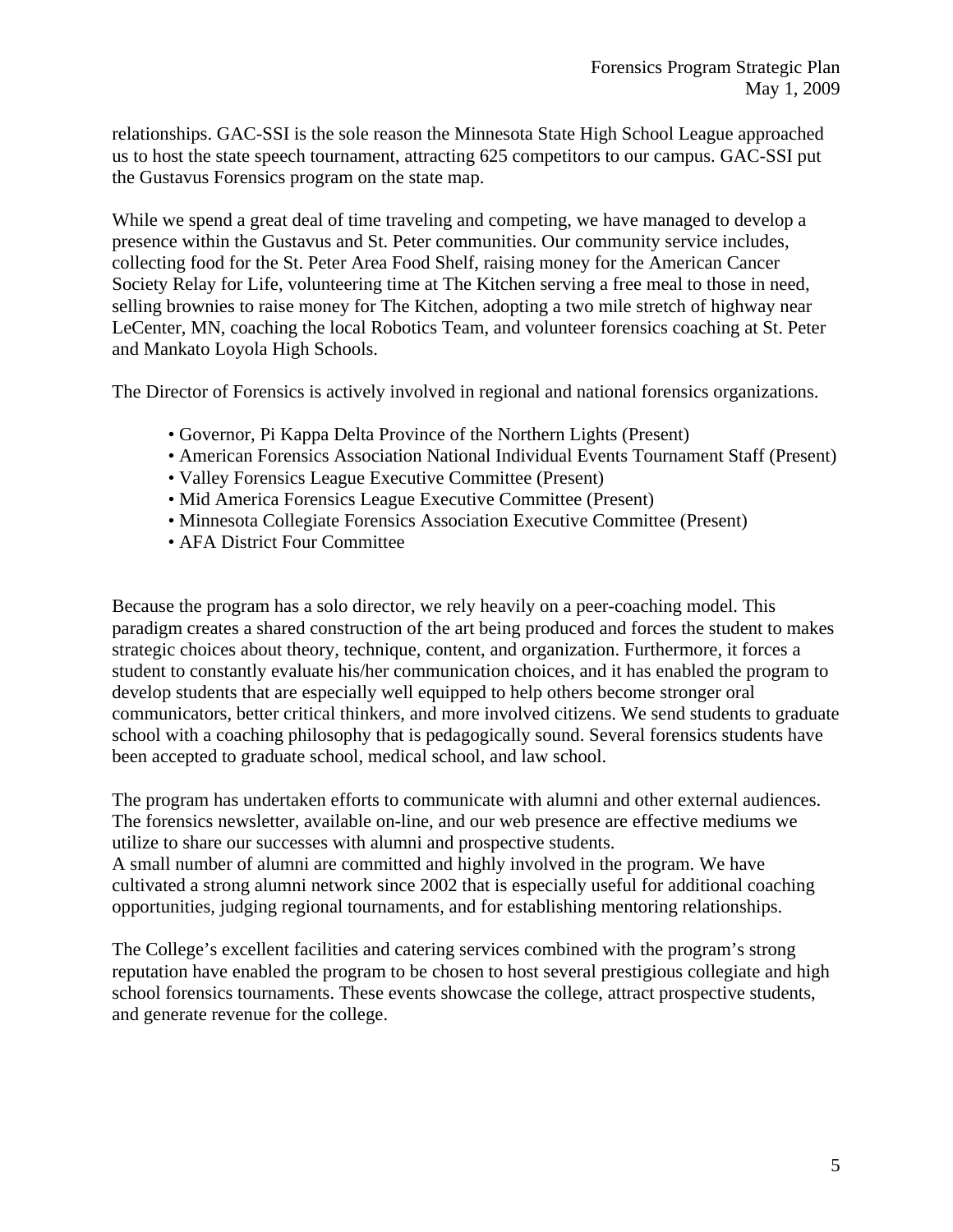#### **Weaknesses (internal)/Challenges (external)**

The forensics program operates under a sole staff model to serve twenty-one students, forcing the director of forensics to play the role of coach, recruiter, fundraiser, mentor, publicist/promoter, bus driver, trip coordinator, tournament director, financial secretary, and advocate. Because of these responsibilities combined with teaching two classes per semester and directing the summer speech and coaching institutes, the program is not sustainable under the current model. We have the smallest coaching staff in the state and region. Moreover, we were the only program to place in the top 20 at the 2008 American Forensics Association National Individual Events Tournament with a one person coaching staff.

Our program's growth has brought much success while straining its director. It has become exceedingly difficult to meet the practice needs of each student in order to compete at a high level with our current coaching staff of one. The program's growth has also limited the amount of time one can dedicate to each student, decreasing the educational experience for both the competitor and coach, and the overall competitiveness of the program.

Our successes have and will continue to strain our budget. Forensics participation has increased the number of students participating, the number of students traveling on a regular basis, and the events entered at each tournament. Of the 21 members on the team, we regularly travel twelve students per tournament. This translates to 40-45 entries per tournament, doubling our entry fees compared to previous years. The college's tournament fees budget is **\$7,028.00**, and we exhausted this budget line in early January. Moreover, traveling with more students has required additional transportation, hotel, and meal expenses. After talking with colleagues across the country, it has become evident that our cost per mile is exponentially higher. Traveling with more students and having students participating in more events will make funding the national tournaments problematic.

We are grateful for the budget increases we have received over the past four years, but those increases have not kept pace with the growing student participation, increasing number of tournament entry fees, and rising transportation and hotel expenses. This funding shortfall will necessitate a conversation about providing funding to meet these demands in order to ensure the long-term survival of the program.

We have been working with Institutional Advancement for the better part of five years in an attempt to establish an endowment. This process has been at a standstill and has not provided the budget relief we desperately need. Progress has been made in the previous months, and we hope the current plan will be fruitful.

Our \$2,000 National Forensics League Scholarship does not reflect the national prominence of our program. We have the third largest scholarship in the state of Minnesota. We continue to lose quality students to schools with larger forensics scholarships and overall larger financial aid packages. The College's decision to offer a \$4,000 per year scholarship to each Minnesota State High School League State Champion will help to bridge this gap. Our forensics peer institutions are not, for the most part, the same institutions Gustavus is competing against for prospective students. This creates a unique opportunity that Admission and Financial Aid have yet to fully recognize.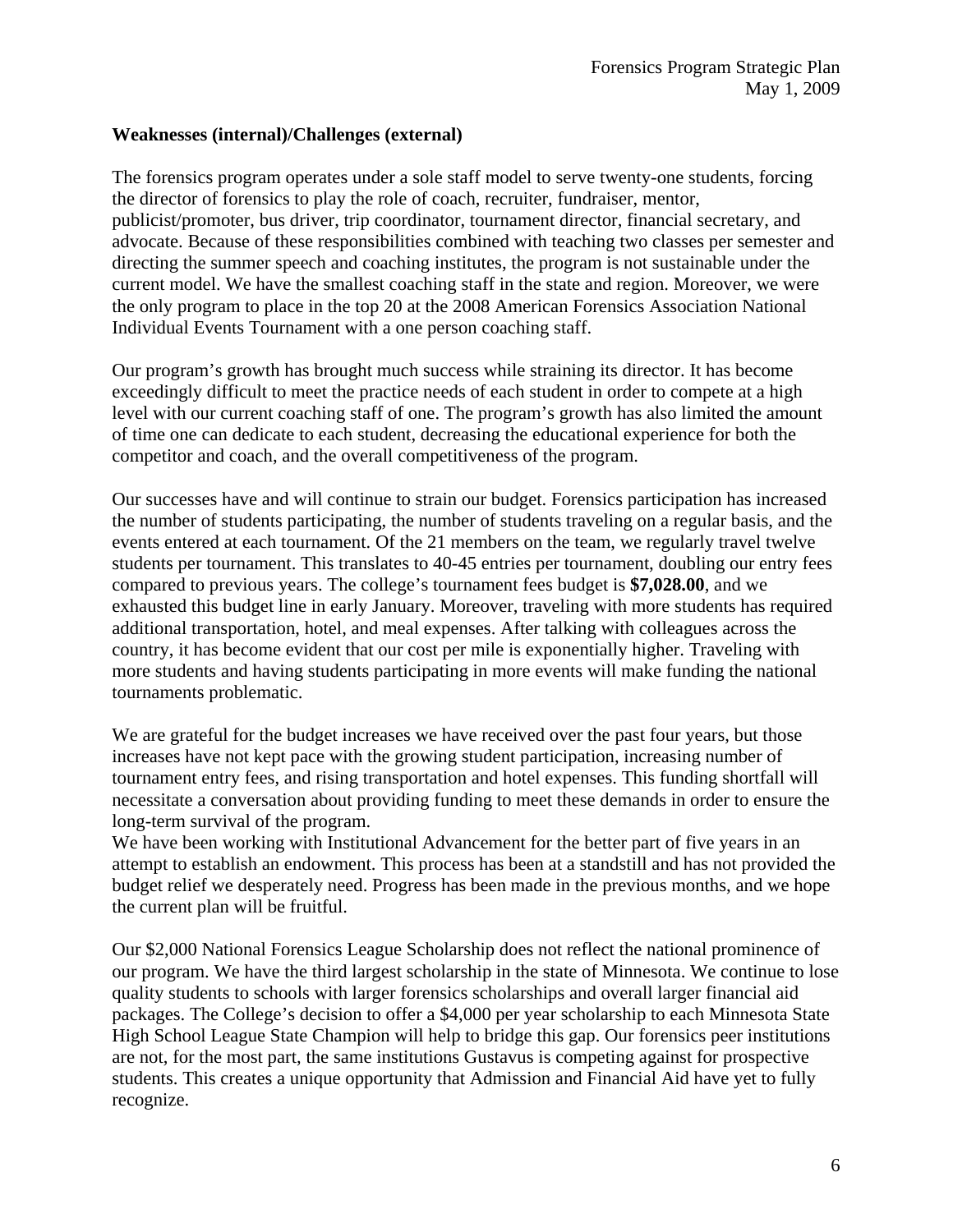We have made tremendous strides with the Admission Office since 2002 and we are grateful for their support. More needs to been done to establish that Gustavus is becoming a school known for its forensics program and is a deciding factor for prospective students. Moreover, the program is beginning to attract students that otherwise would not have applied to Gustavus. GAC-SSI post evaluations support the above claims.

While the department fully supports the program, the support seems to be contingent upon the constellation of departmental faculty. While this concern is minimized based upon the current faculty composition, it is a concern for the future.

Because the program operates under a single coach model, the decision-making is centralized. While this creates a clear chain of command, it forces the director to make decisions related to the program without input from colleagues with a background in forensics. Furthermore, the director is the program. Should the director leave, the continuity of the program and its vision would be in danger of being lost.

The collegiate forensics season spans the entire academic year traveling 80% of the weekends. The duration of the season has perpetuated the high burnout rate amongst coaches.

The national tournament qualification system is complex and forces the program to travel frequently in order to construct an entry that will enable the program to compete at a national level.

Collegiate forensics is moving towards a Saturday/Sunday tournament model forcing students to sacrifice social and study time. It also creates a seven-day workweek for the director where he/she rarely gets a break from student/professor contact. Forensics is time and labor intensive.

While the current state of the economy will negatively impact collegiate forensics, many colleges and universities are forgoing hosting tournaments due to facility charges. This could force our program to travel larger distances negatively impacting our transportation budget. When looking at ways to save money, we often travel late at night to avoid paying additional hotel expenses. It also forces students to drive ten passenger vehicles during the early am hours. This model has serious safety ramifications.

# **Opportunities (External)**

The Forensics program is well positioned to make the most of the external opportunities before it, especially if resource, time, and other weaknesses and challenges are addressed.

The College has the opportunity to elevate the national status of the program and the college. Given the staff and budgetary resources, the program is prepared to build upon the program's record of success. To do so fully, we must solidify opportunities for more students, more championships, and more national recognition. This will require traveling a more national schedule with more flying tournaments.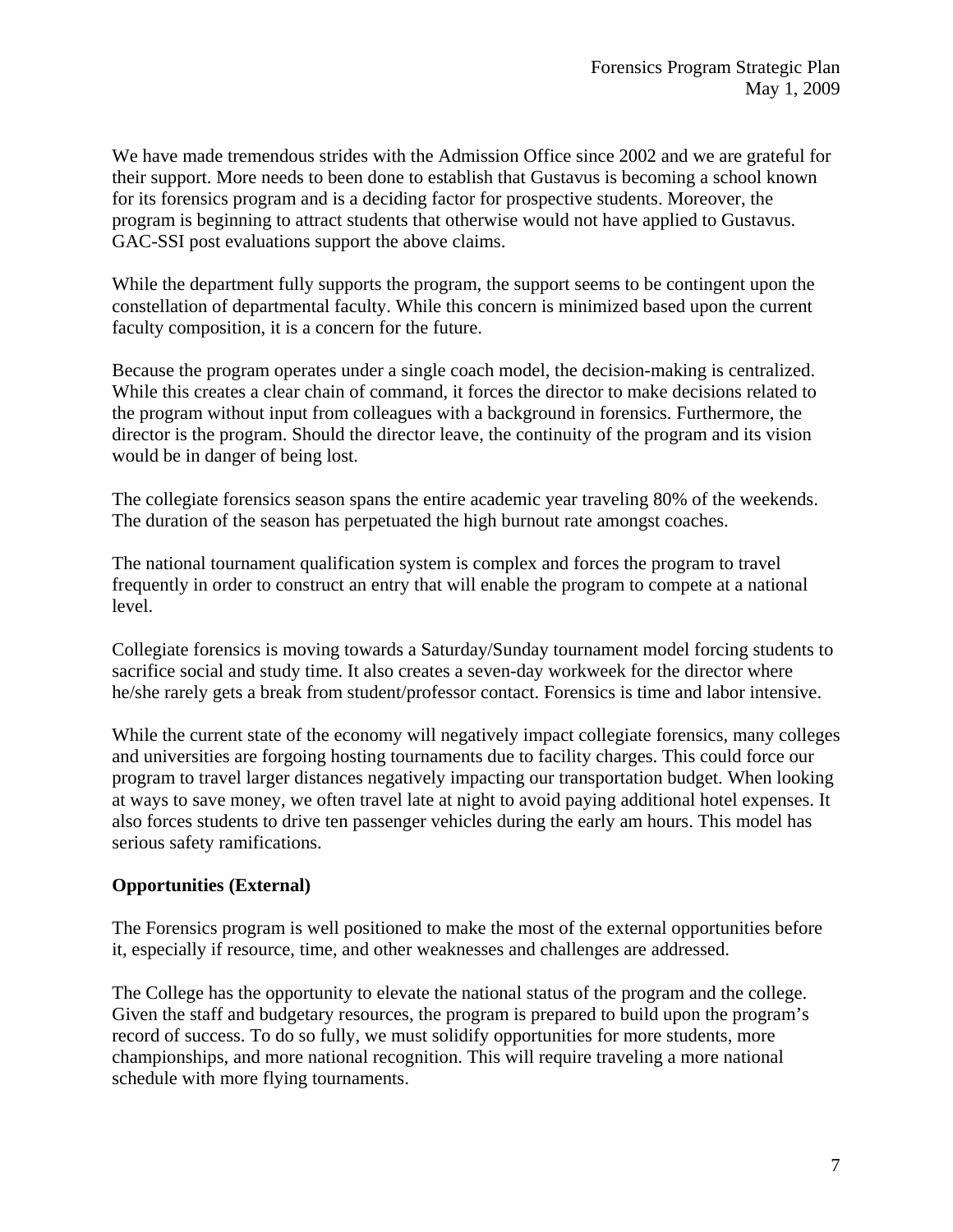Continuing to build on our national success will broaden the college's recruiting base and attract more diverse students. To do this, we must take advantage of the junior college forensics circuits in California, Illinois, and Florida. Forensics is the hook that will attract prospective students to Gustavus that otherwise would have little to no knowledge of the college. Junior college students have a forensics and academic collegiate record of success. Furthermore, junior college students require a small financial commitment on the part of the College. It is a two-year financial aid commitment vs. the traditional four-year commitment. We also have the opportunity to expand our summer speech institute offering, which would directly influence recruiting and bolster our reputation as a regional leader in forensics training.

The department excitedly looks forward to a new academic building. Our current facilities do not meet student or faculty needs, as has been described in building-project meetings over the past few years. Inviting, communal space will encourage student-student and student-faculty interaction enhancing team cohesion.

The department's record of heavy investment in International Education reflects our commitment to facilitating our students' study of communication in diverse contexts. Moreover, it reflects our appreciation of the global nature of communication that will undoubtedly impact our students' professional, civic, and personal lives. The program would welcome an opportunity to build upon the college's International Education opportunities. For example, students could travel to India or China to teach advocacy and presentation skills. Course development in other areas of the world requires forming relationships, visiting sites, and more.

Student-related opportunities are the most important to the department and its faculty. We have not been able to facilitate faculty or student research projects with a forensics focus. Expansion of student and student-faculty research and scholarship can readily occur. Again, with additional resources, the program could help students present this work on a local, regional, and national scale, enhancing graduate school prospects for interested students.

# **2.2 Barriers**

To maximize the opportunities outline above and to elevate the program, the college needs to hire an Assistant Director of Forensics. Our program runs the risk of moving in a downward trajectory or becoming stagnant without the addition of this position. In order to create a sustainable nationally ranked program, it will take a campus-wide commitment and a coordinated plan amongst offices central to the program's success. This includes Admission, Institutional Advancement, Alumni Relations, Summer Programs, College Relations, Provost's Office, and the President's Office.

To fully realize its strategic goals and objectives, the program requires administrative cooperation and support that is sufficient, consistent and well coordinated. The program is well positioned to play an enlarged role in helping the College meet its overall strategic objectives in Admissions, Advancement, International Education, Marketing and Communication, and Alumni Relations. Our nationally renowned forensics program could serve as an important recruiting vehicle for attracting minority students and for increasing the geographical reach and impact of the College's admissions activities. We have strong relationships with program alumni and have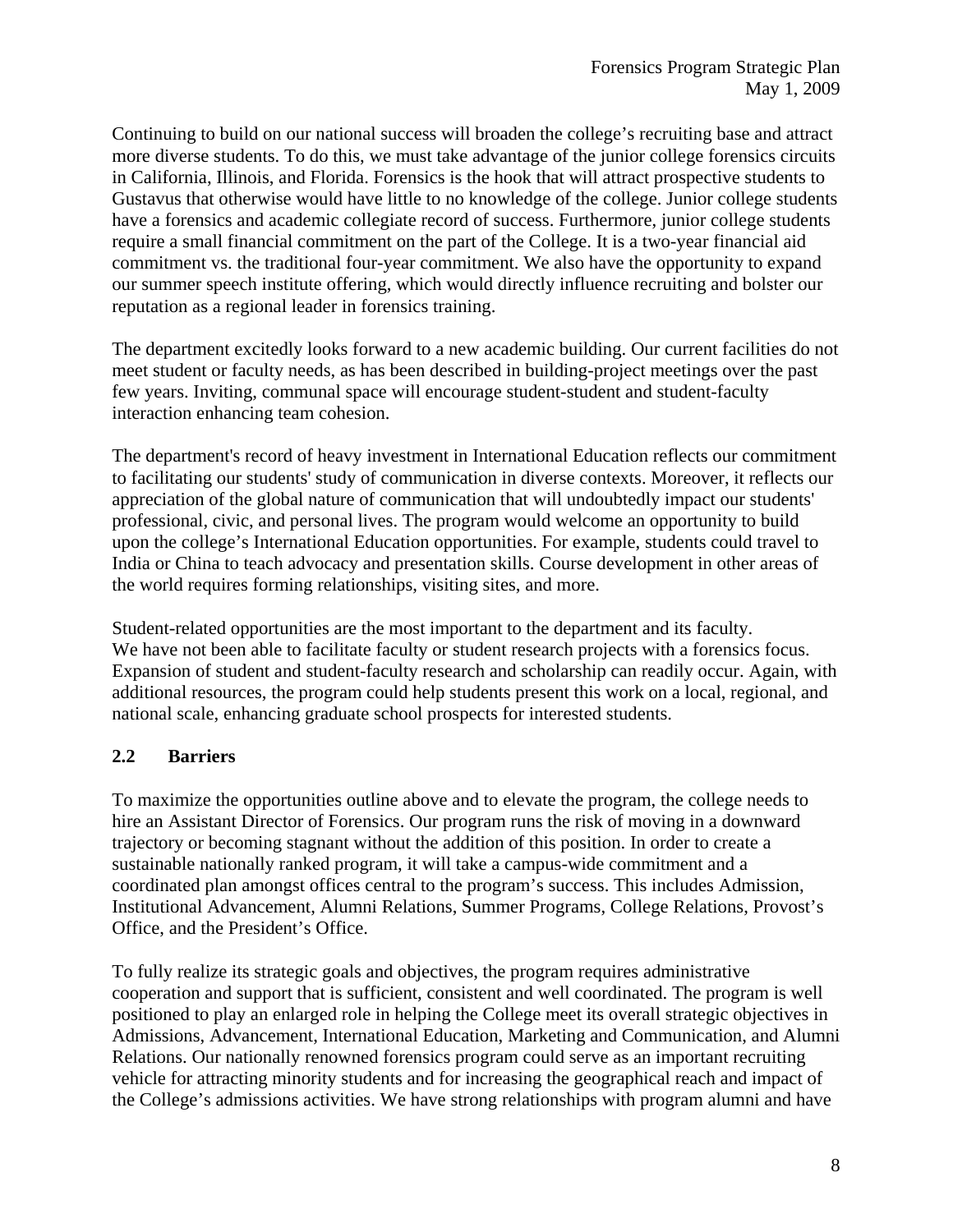developed noteworthy communication materials to reach them. Our students produce a nationally caliber product that could be highlighted for potential students, parents, and donors.

Unfortunately, to work effectively, these activities require a much clearer delineation of roles, expectations, objectives, and tactics than presently exists. The program would welcome a conversation with representatives from Admissions, Advancement, Marketing and Communication, Summer Programs, and Alumni Relations to determine the most productive ways to contribute to the College's success in these areas. Our present ad hoc approach is unlikely to succeed.

## **Section 3 Strategic Initiatives and Recommendations**

# **Goal 1: Maintain and enhance the quality academic experience offered by the Gustavus Forensics Program in order to provide students with a solid liberal arts experience, leadership development opportunities, and prepare them for graduate school.**

Forensics is an academic endeavor, and the emphasis of the Gustavus Forensics Program on providing an academic experience that is interdisciplinary and prepares students for leadership and graduate study supports the College's mission and strategic plan. Competitive participation throughout the season and in national tournaments provides students with a distinct liberal arts experience. Maintaining and enhancing the program's solid academic experience will require resources.

Strategic Initiative 1.1: Provide students with a consistent high quality and sufficient quantity of coaching and mentoring.

Tactic: Secure an assistant director of forensics to provide coaching, travel, and administrative support for the forensics program.

Strategic Initiative 1.2: Sustain and enhance regional and national travel schedule that guarantees quality competition and superior learning experiences.

Tactic: Secure an assistant director of forensics to provide coaching, travel, and administrative support for the forensics program.

Tactic: Work with Institutional Advancement and the Provost's Office to secure resources for tournament travel.

Strategic Initiative 1.3: Expand opportunities for student, student-faculty, and faculty research

Tactic: Secure increased funding for research and conference presentations.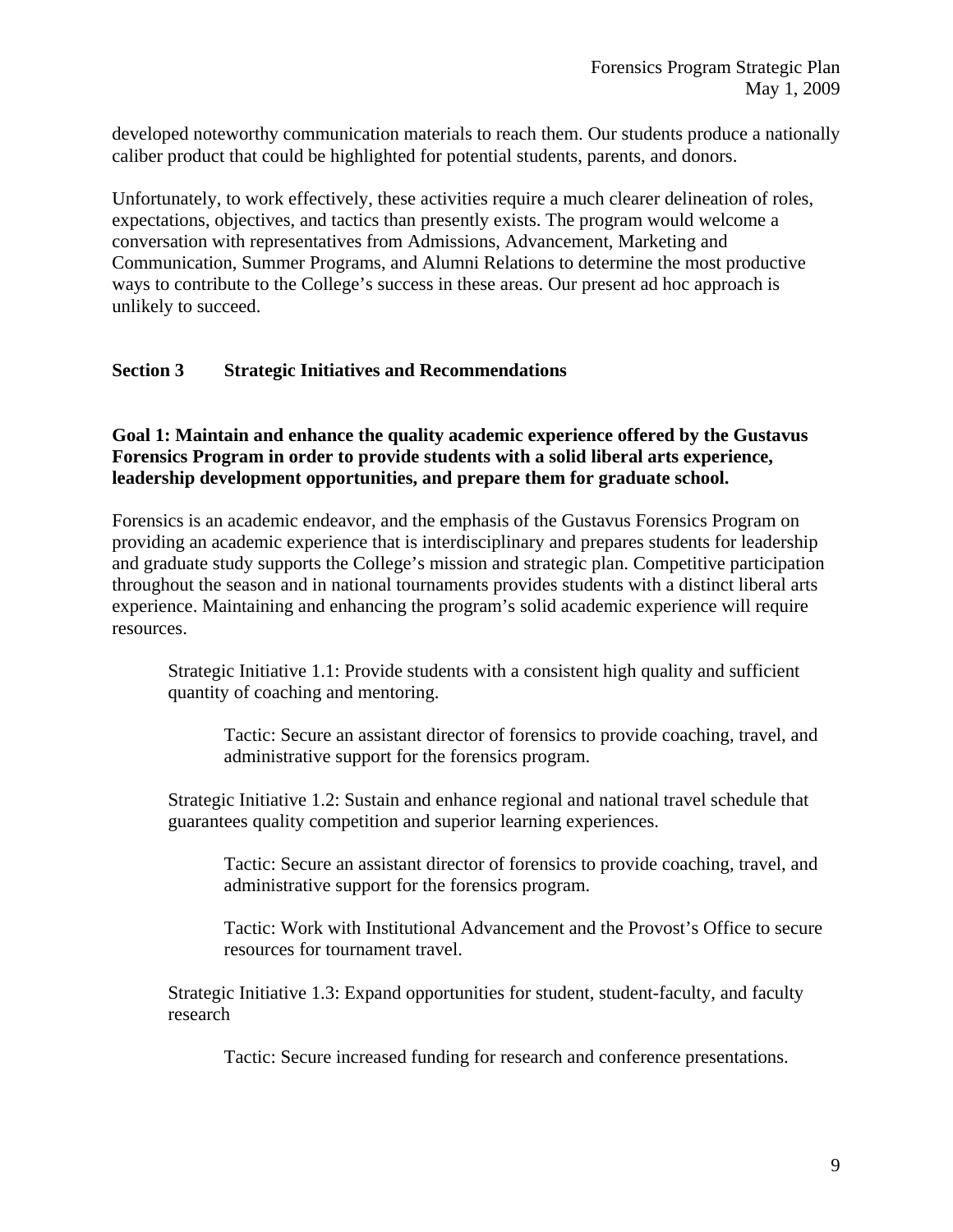Tactic: Through an additional faculty line (assistant director of forensics), provide time for faculty research and for faculty to work with students.

#### **Goal 2: Elevate the national prominence of the program in order to provide an enhanced academic experience and to recruit high quality students to the college and the program.**

For individual students, competitive participation at top regional and national tournaments provides students with a superb academic experience and a pathway to graduate study in forensics at quality programs. The Program's continued success at national tournaments creates a national reputation and a strong recruiting base for the program and for the college to attract talented and potentially diverse students.

Strategic Initiative 2.1: Secure resources to enhance the ability of the program to compete on a national level.

Tactic: Secure an assistant director of forensics to provide coaching, travel, and administrative support for the forensics program and free the director to devote time to resource developing, recruiting, and relationship building within the forensics community.

Tactic: Work with Institutional Advancement to establish an endowment to provide sufficient budget relief enabling our program to travel a more nationally competitive schedule.

Tactic: Increase scholarship budget to reflect a program of national caliber.

Tactic: Maintain our current program size of 20-25 competitors.

Strategic Initiative 2.2: Boost recruiting efforts by enhancing current and developing new programs and initiatives.

Tactic: Expand the Gustavus Summer Speech Institute by offering multiple institutes attracting more prospective students and fostering stronger relationships with prospective students at an early age.

Tactic: Work with the Alumni Office to identify alumni that wish to be actively involved with the program and build stronger relationships with program alumni. This will include developing the Gustavus Forensics Hall of Fame and hosting alumni reunions.

Strategic Initiative 2.3: Develop relationships with forensics entities, which support the Summer Speech Institute and recruiting efforts in general.

Tactic: Continue to host the Minnesota State High School League State Speech Tournament and offer each state champion a significant forensics scholarship.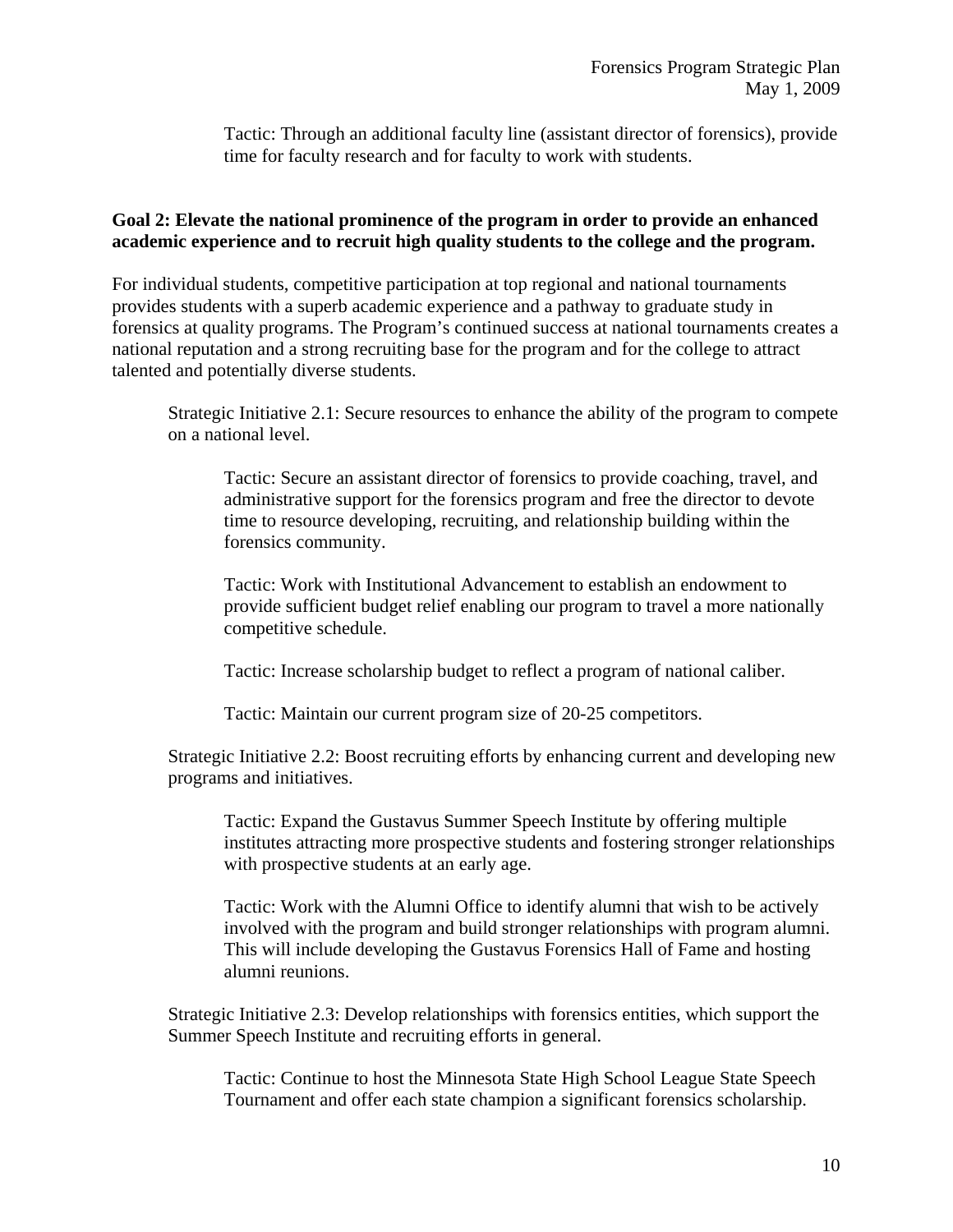Tactic: Attend the National Forensics League High School National Tournament to recruit prospective students and to elevate our programs national visibility.

Tactic: Attend the National Phi Rho Pi Community College Tournament

#### **Goal 3**: **Position the program as a forensics training resource for the region.**

The emphasis of the Gustavus Forensics Program on serving the regional and national forensics community reflects the mission of the college and provides opportunities in line with the College's Strategic Plan. The successful Summer Speech Institute and the upcoming Coach's Institute support the College's Strategic Plan and positions the program to develop further programming and to further strengthen its relationship with the forensics community. This relationship and resources to reach out to diverse students assist in successful recruiting of high quality students to the program and to the College.

Strategic Initiative 3.1: Secure resources necessary to build a quality support program for regional forensics.

Tactic: Secure an assistant director of forensics to provide coaching, travel, and administrative support for the forensics program and allow time to the director to devote to program development and relationship building within the forensics community.

Strategic Initiative 3.2: Enhance and develop programming to support the regional forensics community.

Tactic: Develop the Gustavus Summer Coaching Institute for high school speech coaches.

Tactic: Expand the Gustavus Summer Speech Institute by offering multiple institutes attracting more prospective students.

Tactic: Work with Institutional Advancement and the Diversity Center to secure institute tuition scholarships to attract more underprivileged students.

Strategic Initiative 3.3: Develop relationships with the forensics community to provide a foundation for programming.

Tactic: Continue to build relationships with the Minnesota high school community and expand relationships with the high school communities in the region by attending state and regional high school conventions. By casting a broader net, we will be able to recruit talented faculty to work the institute and expand our recruiting base.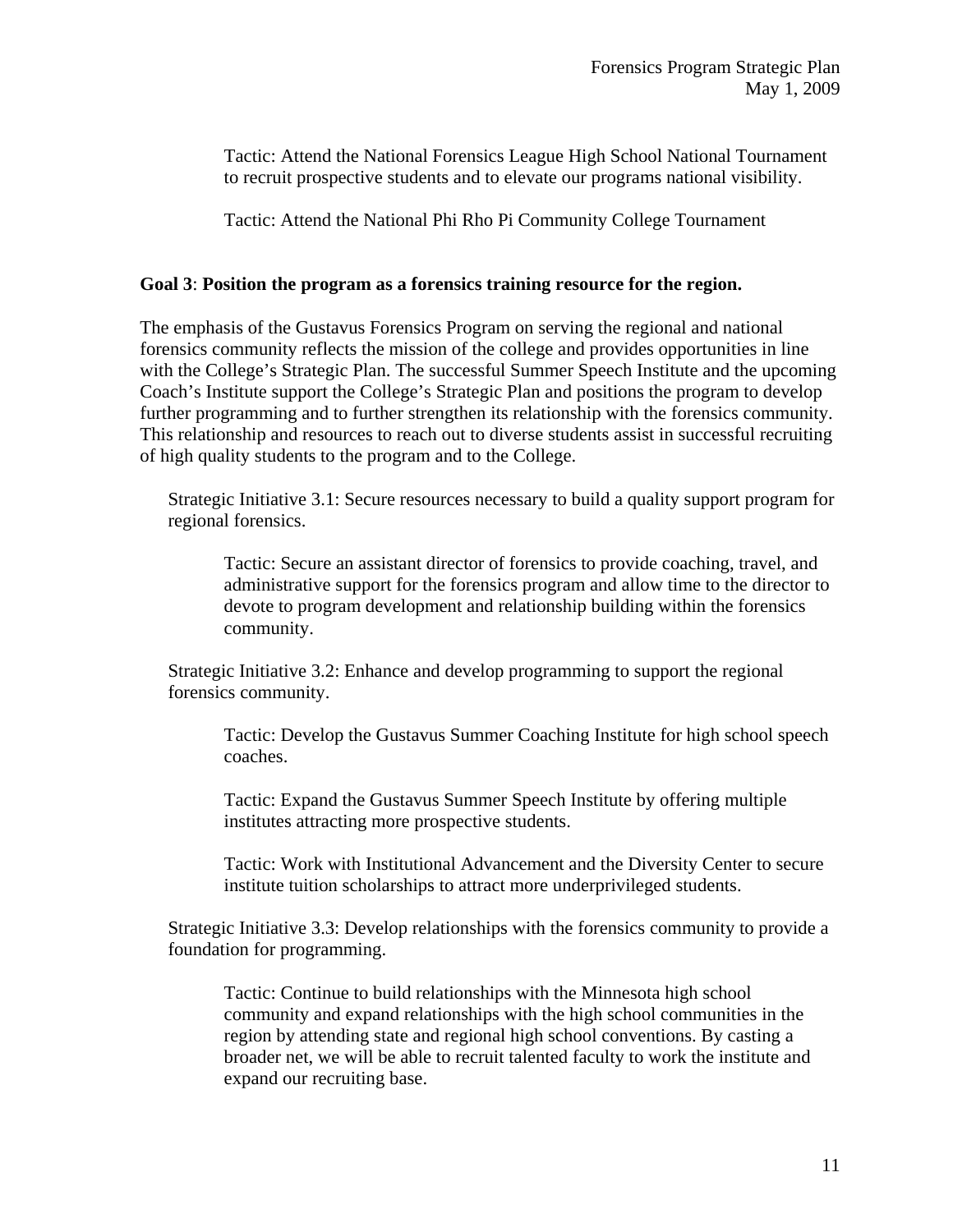Tactic: Attend the National Forensics League High School National Tournament to recruit prospective students and to elevate the national visibility of the program and College.

## **Section 4 Assessment**

## **Goal 1: Maintain and enhance the quality academic experience offered by the Gustavus Forensics Program in order to provide students with a solid liberal arts experience, leadership development opportunities, and prepare them for graduate school.**

In order to demonstrate that we have achieved Goal 1, we will have an assistant director of forensics who will allow for more and better coaching and mentoring, a travel schedule that accentuates educational opportunities, and a vibrant student and faculty research program. Once we have an assistant director in place, the educational experience of students can be assessed by their performance in courses and in tournaments. Student surveys and reflection sessions focused on their academic experiences will provide useful data. Student, student-faculty, and faculty research will be recorded and tracked.

# **Goal 2: Elevate the national prominence of the program in order to provide an enhanced academic experience and to recruit high quality students to the college and the program.**

In order to demonstrate that we have achieved Goal 2, the program will have established national reputation. The academic experience will be assessed through measuring student performance in their courses and at tournaments. Student surveys and reflection sessions focused on their academic experience in forensics will provide useful data. The program's recruiting efforts will be tracked as to how many students the program draws to Gustavus (including those who do not participate in the program). The recruiting data will include where students are from, their ACT scores, and other relevant information. Additionally, the academic and forensic performance and the involvement of these students will be tracked during their four years at Gustavus. Alumni surveys will provide longitudinal data.

#### **Goal 3**: **Position the program as a forensics training resource for the region.**

In order to demonstrate that we have achieved Goal 3, the program will have enhanced offerings for the regional forensics community. The Summer Speech Institute will continue to be assessed with student evaluations and surveys regarding student interest in Gustavus. Recruiting efforts related to the Institute will continue to be tracked and measured. The Coach's Institute will be assessed through participant evaluations. Experienced high school coaches will also be asked to evaluate the workshop. As much as possible, program and College recruits who come as a result of participating coaches will be recorded and tracked. Once resources are made available to attend high school and junior college national tournaments, the associated recruiting efforts will also be tracked. The academic and forensic performance and the involvement of students